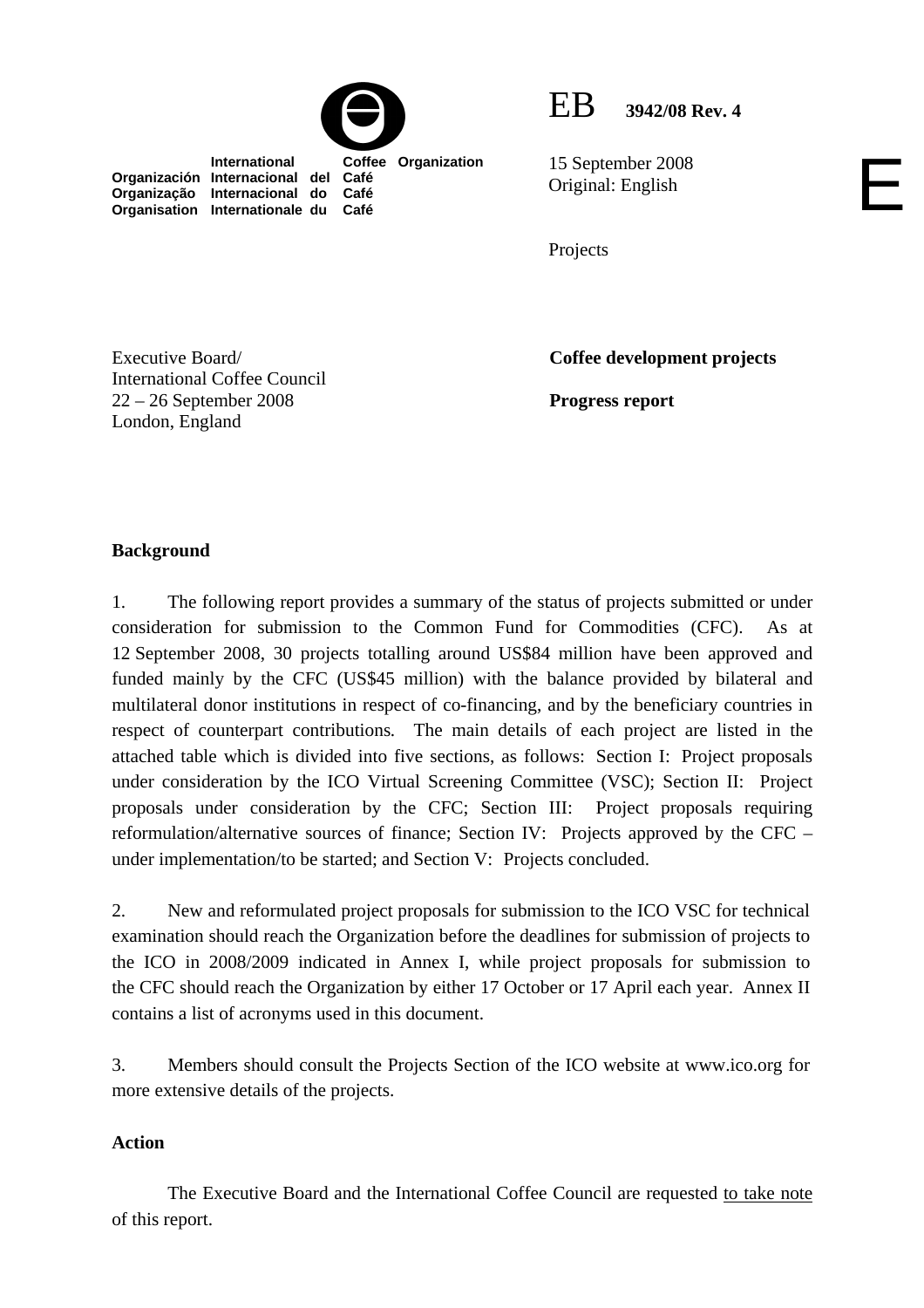#### **SUMMARY OF PROJECTS**

| Section/<br><b>ICO</b><br>staff | Project title and ID [related<br><b>Fast Track]</b>                                                                                                                                                                                                                                                                             | Location/<br>PEA/<br><b>Duration</b>                                             | 1. Total cost<br>2. CFC financing<br>3. Co-financing<br>Agency/donor<br>4. Counterpart<br>contribution | <b>ICO</b> document(s)                                                                                 | <b>Description</b>                                                                                                                                                                                                                                                                                                                                                                                                                                                                                                                                                                                                                                                              | <b>Approval / Consideration</b><br><b>Progress</b><br>VSC recommendations and follow-up                                                                                                    |  |  |  |
|---------------------------------|---------------------------------------------------------------------------------------------------------------------------------------------------------------------------------------------------------------------------------------------------------------------------------------------------------------------------------|----------------------------------------------------------------------------------|--------------------------------------------------------------------------------------------------------|--------------------------------------------------------------------------------------------------------|---------------------------------------------------------------------------------------------------------------------------------------------------------------------------------------------------------------------------------------------------------------------------------------------------------------------------------------------------------------------------------------------------------------------------------------------------------------------------------------------------------------------------------------------------------------------------------------------------------------------------------------------------------------------------------|--------------------------------------------------------------------------------------------------------------------------------------------------------------------------------------------|--|--|--|
|                                 | SECTION I: PROJECT PROPOSALS UNDER CONSIDERATION BY THE ICO VSC (NOT YET APPROVED BY THE BOARD OR COUNCIL)                                                                                                                                                                                                                      |                                                                                  |                                                                                                        |                                                                                                        |                                                                                                                                                                                                                                                                                                                                                                                                                                                                                                                                                                                                                                                                                 |                                                                                                                                                                                            |  |  |  |
| 1.1<br><b>DS</b>                | Qualitative and quantitative<br>rehabilitation of coffee with<br>the aims of improving living<br>conditions of coffee farmers<br>afflicted and displaced by<br>war and their restoration to<br>their areas of origin as well<br>as the protection of their<br>biophysical environment in<br>the Democratic Republic of<br>Congo | Location: Congo (Dem.<br>Rep.)<br>PEA: tbd<br>Duration: 3 years                  | 1. US\$3,801,277<br>2. US\$2,318,779<br>3. US\$380,128<br>4. US\$1,064,358                             | Proposal:<br>WP-Board 1055/08<br>VSC comments:<br>EB-3951/08                                           | The aim of this project is to rehabilitate<br>the coffee sector through the creation of<br>centres for propagation and distribution,<br>the establishment of extension and<br>support teams and making available to<br>farmers high performance cuttings,<br>essential inputs and appropriate guidance.                                                                                                                                                                                                                                                                                                                                                                         | $VSC - Aug 2008$ : The proposal was considered for the first<br>time by the Committee in Aug 2008. The VSC recommended<br>that the proposal should be revised.                             |  |  |  |
| 1.2<br>$L$ V                    | Sustainable coffee<br>production by smallholder<br>farmers in Ethiopia: An<br>integrated approach for<br>quality improvement,<br>poverty reduction and<br>biodiversity conservation                                                                                                                                             | Location: Ethiopia<br>PEA: Ethiopian Coffee<br>Forest Forum<br>Duration: 5 years | 1. US\$4,693,659<br>2. US\$2,961,173<br>3. US\$378,998<br>Illicaffè (cash)<br>4. US\$1,353,487         | Proposal:<br>WP-Board 1052/08<br>VSC comments:<br>EB-3951/08<br>See also Project 5.17:<br>[CFC/ICO/22] | This proposal aims to improve the quality<br>of coffee, marketing and management of<br>the coffee production systems in Ethiopia<br>by: (a) promoting access to credit and<br>banking services by smallholders;<br>(b) building the capacity of different<br>stakeholders and producers;<br>(c) recognizing best performing farmers,<br>development agents and technicians;<br>(d) further improving market chain and<br>income gain from coffee sales;<br>(e) promoting quality coffee produced<br>through project intervention; and<br>(f) conducting together with local and<br>international institutions research<br>activities to support product quality<br>improvement. | $VSC - Aug 2008$ : The proposal was considered for the first<br>time by the Committee in Aug 2008. The VSC recommended<br>that the proposal should be approved subject to minor revisions. |  |  |  |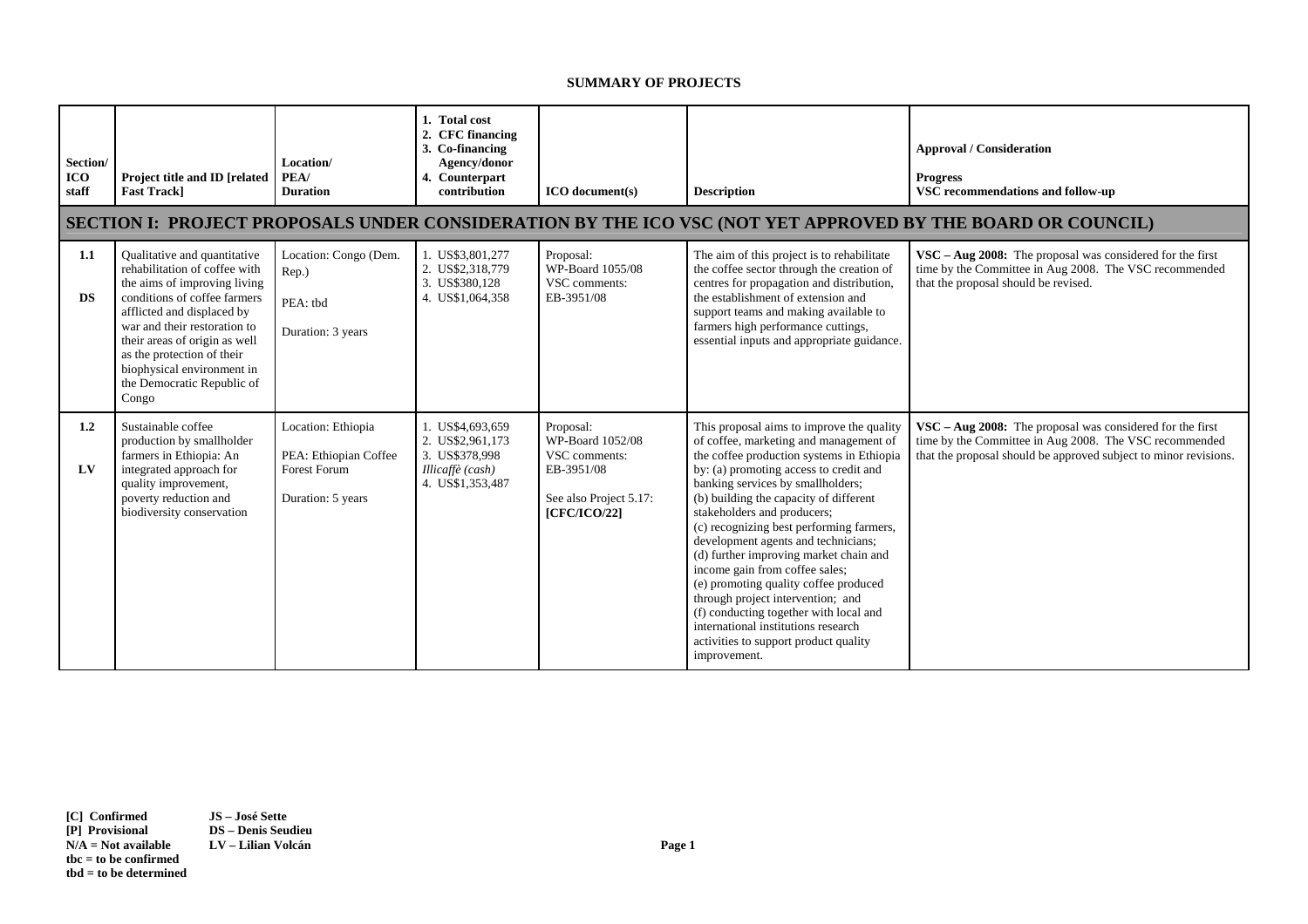| Section/<br><b>ICO</b><br>staff | Project title and ID [related<br><b>Fast Trackl</b>                                                                                    | Location/<br>PEA/<br><b>Duration</b>                                                                  | 1. Total cost<br>2. CFC financing<br>3. Co-financing<br>Agency/donor<br>4. Counterpart<br>contribution | $ICO$ document(s)                                                                                             | <b>Description</b>                                                                                                                                                                                                                                                                                                                                                                                                                                                                                                                         | <b>Approval / Consideration</b><br><b>Progress</b><br>VSC recommendations and follow-up                                                                                                                                                                                                                                                                  |
|---------------------------------|----------------------------------------------------------------------------------------------------------------------------------------|-------------------------------------------------------------------------------------------------------|--------------------------------------------------------------------------------------------------------|---------------------------------------------------------------------------------------------------------------|--------------------------------------------------------------------------------------------------------------------------------------------------------------------------------------------------------------------------------------------------------------------------------------------------------------------------------------------------------------------------------------------------------------------------------------------------------------------------------------------------------------------------------------------|----------------------------------------------------------------------------------------------------------------------------------------------------------------------------------------------------------------------------------------------------------------------------------------------------------------------------------------------------------|
| 1.3<br><b>DS</b>                | Improving coffee quality in<br>Eastern and Central Africa:<br>Scaling up of enhanced<br>processing practices in<br>Ethiopia and Rwanda | Location: Burundi,<br>Congo (Dem. Rep.),<br>Ethiopia and Rwanda<br>PEA: CABI-ARC<br>Duration: 5 years | 1. US\$8,677,725<br>2. US\$7,387,485<br>3. US\$0<br>4. US\$1,290,240                                   | Proposal:<br>WP-Board 1053/08<br>VSC comments:<br>EB-3951/08<br>See also Project 5.17:<br><b>[CFC/ICO/22]</b> | This project proposal is designed to<br>improve livelihoods of small-scale coffee<br>farmers in Eastern and Central Africa on<br>a sustainable basis. This will be achieved<br>by promoting the production of high<br>quality coffee, through the adoption of<br>enhanced coffee processing practices.<br>The high quality coffees will<br>subsequently attract premium prices in<br>the market thereby translating into<br>improved household income.                                                                                     | $VSC - Aug 2008$ : The proposal was considered for the first<br>time by the Committee in Aug 2008. The VSC was split on<br>whether to recommend the proposal for rejection or revision.                                                                                                                                                                  |
| 1.4<br>LV                       | Characterization, enhanced<br>utilization and conservation<br>of Coffea germplasm<br>diversity                                         | Location: Worldwide<br>PEA: CENICAFE of<br>FEDECAFE and Cornell<br>University<br>Duration: 5 years    | 1. US\$3,000,000<br>2. US\$3,000,000<br>3. US\$0<br>4. US\$0                                           | Proposal:<br>WP-Board 1054/08<br>VSC comments:<br>EB-3951/08<br>See also Project 3.2:<br><b>[CFC/ICO/23]</b>  | This project is designed to facilitate<br>genetic diversity characterization,<br>preservation and utilization in Coffea and<br>ensure long-term sustainability of coffee<br>production (social, economic and<br>environmental). Estimation of genetic<br>diversity in cultivated crops is essential<br>for breeding programmes and for the<br>conservation of genetic resources. All<br>genetic-resource conservation activities<br>require the characterization of the<br>diversity present in both the gene pools<br>and the gene banks. | $VSC - Aug 2008$ : The proposal was considered for the first<br>time by the Committee in Aug 2008. The VSC was split on<br>whether to recommend the proposal for revision or rejection.                                                                                                                                                                  |
| 1.5<br>LV                       | Enhancing resource use<br>efficiency in coffee<br>production and processing by<br>Farmer 2 Farmer learning                             | Location: Tanzania.<br><b>Uganda</b> and Vietnam<br>PEA: EDE Consulting<br>Duration: 4 years          | 1. US\$2,679,600<br>2. US\$2,479,600<br>3. US\$200,000<br>4. US\$0                                     | Proposal:<br>WP-Board 1049/08<br>VSC comments:<br>EB-3946/08<br>EB-3951/08                                    | The main aim of the project is to improve<br>the capacity of smallholder farmers to<br>make rational investment decisions and<br>optimize production and processing.                                                                                                                                                                                                                                                                                                                                                                       | VSC - Mar 2008: The proposal was considered for the first<br>time by the Committee in Mar 2008. The EB recommended the<br>proposal should be revised. A revised proposal has been<br>re-submitted to the VSC for further consideration in August<br>2008. The VSC was split on whether to recommend the proposal<br>for approval, revision or rejection. |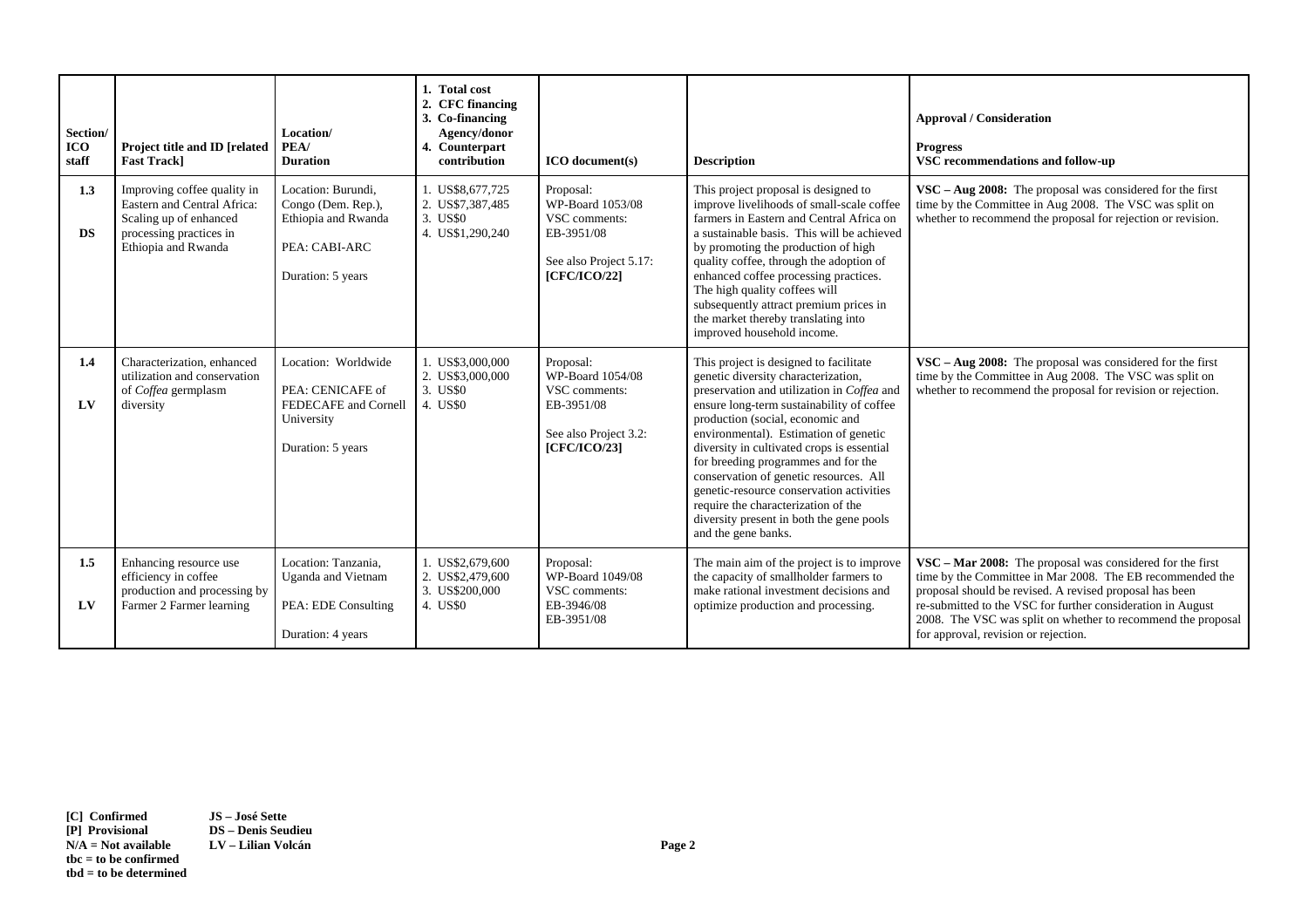| Section/<br><b>ICO</b><br>staff | Project title and ID [related<br><b>Fast Track]</b>                                                                                                         | Location/<br>PEA/<br><b>Duration</b>                                                                                                                                                                       | 1. Total cost<br>2. CFC financing<br>3. Co-financing<br>Agency/donor<br>4. Counterpart<br>contribution | <b>ICO</b> document(s)                                                                                                                     | <b>Description</b>                                                                                                                                                                                                                                                                                                                                                                                                                                                                                                                                    | <b>Approval / Consideration</b><br><b>Progress</b><br>VSC recommendations and follow-up                                                                                                                                                                                                                                                                                                                                                                                                     |  |  |
|---------------------------------|-------------------------------------------------------------------------------------------------------------------------------------------------------------|------------------------------------------------------------------------------------------------------------------------------------------------------------------------------------------------------------|--------------------------------------------------------------------------------------------------------|--------------------------------------------------------------------------------------------------------------------------------------------|-------------------------------------------------------------------------------------------------------------------------------------------------------------------------------------------------------------------------------------------------------------------------------------------------------------------------------------------------------------------------------------------------------------------------------------------------------------------------------------------------------------------------------------------------------|---------------------------------------------------------------------------------------------------------------------------------------------------------------------------------------------------------------------------------------------------------------------------------------------------------------------------------------------------------------------------------------------------------------------------------------------------------------------------------------------|--|--|
| $1.6\phantom{0}$<br>LV          | Raising income security of<br>smallholder coffee farmers in<br>Malawi and Tanzania<br>through sustainable<br>commodity diversification<br><b>CFC/ICO/47</b> | Location: Malawi and<br>Tanzania<br>PEA: tbd<br>Duration: tbd                                                                                                                                              | 1. US\$tbd<br>2. US\$tbd<br>3. US\$0<br>4. US\$0                                                       | Proposal:<br>WP-Board 1056/08<br>VSC comments:<br>EB-3951/08<br>See also Project 4.5<br><b>[CFC/ICO/32]</b><br>and $4.6$ :<br>[CFC/ICO/31] | These terms of reference were prepared<br>by the CFC for the appointment of a<br>consultant to assist with the preparation<br>of a project document in response to the<br>request by the Governments of Malawi<br>and Tanzania to replicate two ongoing<br>projects sponsored by the ICO in Latin<br>America, namely 'Diversification of<br>production in marginal areas in the State<br>of Veracruz, Mexico' (CFC/ICO/32) and<br>'Reconversion of small coffee farms into<br>self-sustainable agricultural family units<br>in Ecuador' (CFC/ICO/31). | VSC - Aug 2008: The TOR submitted by the CFC were<br>considered for the first time by the Committee in Aug 2008. The<br>VSC recommended that the TOR should be approved.                                                                                                                                                                                                                                                                                                                    |  |  |
|                                 | <b>SECTION II: PROJECT PROPOSALS UNDER CONSIDERATION BY THE CFC</b>                                                                                         |                                                                                                                                                                                                            |                                                                                                        |                                                                                                                                            |                                                                                                                                                                                                                                                                                                                                                                                                                                                                                                                                                       |                                                                                                                                                                                                                                                                                                                                                                                                                                                                                             |  |  |
| 2.1<br>LV                       | Trifinio sustainable coffee<br>project                                                                                                                      | Location: El Salvador.<br>Guatemala and Honduras<br>PEA: Tri-national<br>Trifinio Plan<br>Commission<br>Duration: 3 years                                                                                  | 1. US\$2,728,940<br>2. US\$1,835,600<br>3. US\$893,340<br>4. US\$0                                     | Proposal:<br>WP-Board 1047/08<br>VSC comments:<br>EB-3946/08                                                                               | The main aim of the project is to<br>strengthen social and economic<br>development in the Trifinio region<br>through sustainable coffee farming, by<br>developing production and marketing of<br>high-quality coffee in an environmentally<br>responsible, socially equitable and<br>economically viable manner.                                                                                                                                                                                                                                      | VSC - Mar 2008: The proposal was considered for the first<br>time by the Committee in Mar 2008. The VSC recommended<br>that the project should be approved in principle for submission to<br>the CFC. The possibility of seeking funding from other sources<br>for the participation of El Salvador, which is not a member of the<br>CFC, would need to be considered.<br>ICO – May 2008: The Council approved the proposal in May<br>2008.<br>To be considered by the CFC PAC in Oct 2008. |  |  |
| 2.2<br><b>DS</b>                | Study of the potential for<br>commodity exchanges and<br>other forms of market-places<br>in West Africa                                                     | Location: Cameroon,<br>Côte d'Ivoire, Ghana and<br>Nigeria<br>PEA: ARCC/FRC (Côte<br>d'Ivoire), Federal<br>Ministry of Commerce<br>and Industry (Nigeria),<br><b>ONCC</b> (Cameroon)<br>Duration: 6 months | 1. US\$106,000<br>2. US\$93,500<br>3. US\$0<br>4. US\$12,500                                           | Proposal:<br>WP-Board 1050/08<br>VSC comments:<br>EB-3946/08<br>See also Project 5.9:<br>[CFC/ICO/24FT]                                    | To evaluate the potential and viability for<br>the establishment of a local, and regional<br>agricultural exchange for coffee and other<br>commodities in West Africa.                                                                                                                                                                                                                                                                                                                                                                                | VSC - Mar 2008: The proposal was considered for the first<br>time by the Committee in Mar 2008. The VSC was split on<br>whether to recommend the proposal for revision or approval.<br>ICO – May 2008: The Council approved the proposal in May<br>2008.<br>To be considered by the CFC PAC in Oct 2008.                                                                                                                                                                                    |  |  |

**[C] Confirmed JS – José Sette [P] Provisional DS – Denis Seudieu tbc = to be confirmed tbd = to be determined** 

**LV** – Lilian Volcán **Page 3**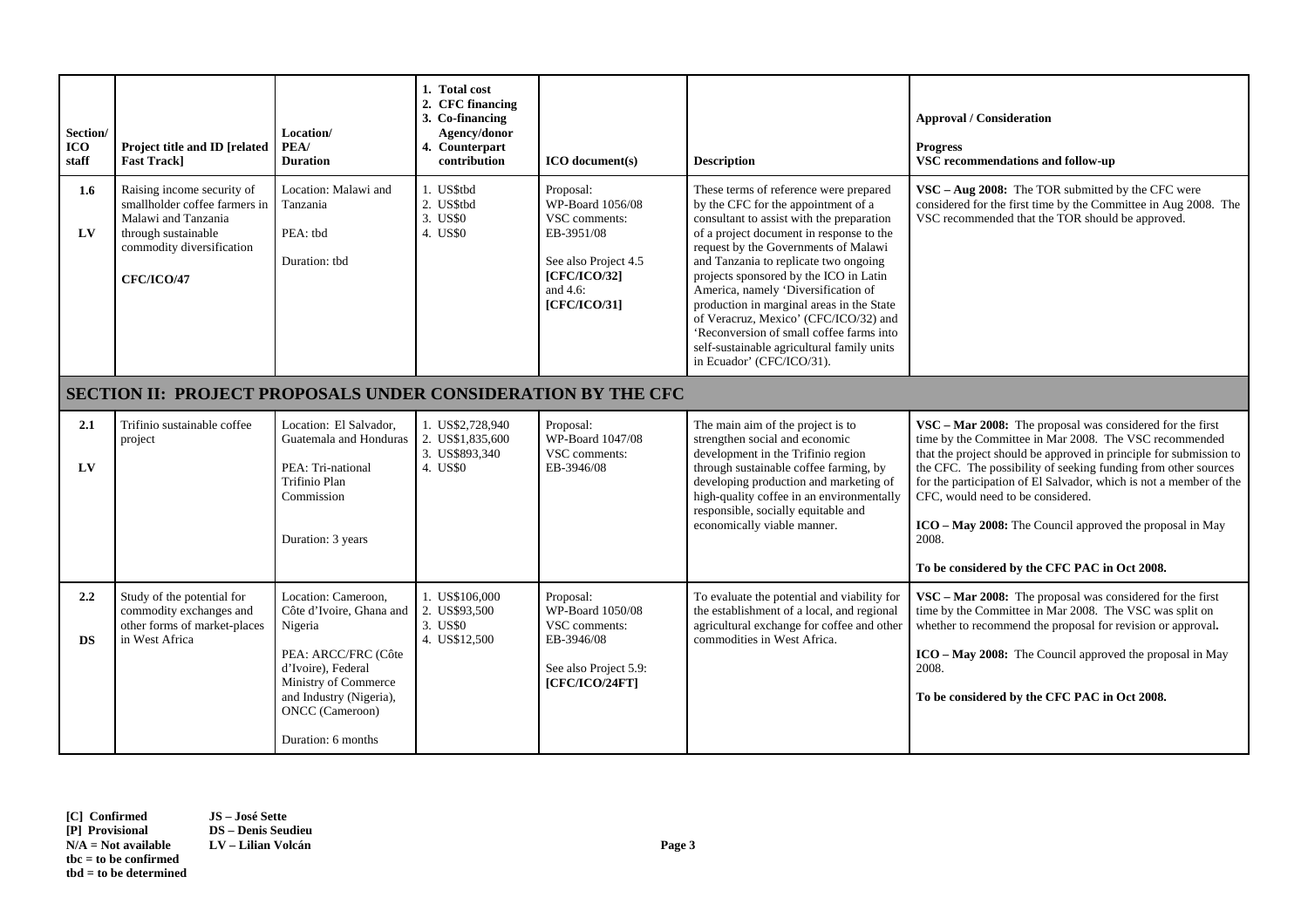| Section/<br><b>ICO</b><br>staff | Project title and ID [related<br><b>Fast Trackl</b>                                                                                                    | Location/<br>PEA/<br><b>Duration</b>                                                                                                                                          | 1. Total cost<br>2. CFC financing<br>3. Co-financing<br>Agency/donor<br>4. Counterpart<br>contribution | <b>ICO</b> document(s)                                                                                                 | <b>Description</b>                                                                                                                                                                                                                                                                                     | <b>Approval / Consideration</b><br><b>Progress</b><br>VSC recommendations and follow-up                                                                                                                                                                                                                                                                                                                                                                                                                             |
|---------------------------------|--------------------------------------------------------------------------------------------------------------------------------------------------------|-------------------------------------------------------------------------------------------------------------------------------------------------------------------------------|--------------------------------------------------------------------------------------------------------|------------------------------------------------------------------------------------------------------------------------|--------------------------------------------------------------------------------------------------------------------------------------------------------------------------------------------------------------------------------------------------------------------------------------------------------|---------------------------------------------------------------------------------------------------------------------------------------------------------------------------------------------------------------------------------------------------------------------------------------------------------------------------------------------------------------------------------------------------------------------------------------------------------------------------------------------------------------------|
| 2.3<br>LV                       | Integrated management of<br>the Coffee Berry Borer<br>(CBB) with a quality and<br>sustainability component for<br>coffee-growing in Central<br>America | Location: Costa Rica,<br>Dominican Republic, El<br>Salvador, Guatemala,<br>Honduras, Jamaica,<br>Mexico and Panama<br>PEA: PROMECAFE<br>Duration: 3 years                     | 1. US\$11,215,800<br>2. US\$4,420,000<br>3. US\$0<br>4. US\$6,795,800                                  | Proposal:<br>WP-Board 1051/08<br>VSC comments:<br>EB-3946/08<br>See also Project 5.7:<br>[CFC/ICO/02]                  | To reduce CBB populations and prevent<br>further outbreaks of this pest in the<br>coffee-producing areas of PROMECAFE<br>member countries, at manageable levels<br>below the threshold of economic damage,<br>prioritizing biological and ethological<br>control.                                      | VSC – Mar 2008: The full documents of the three CBB<br>proposals were submitted to the VSC for consideration in Mar<br>2008 and a summary is contained in document<br>WP-Board 1051/08.<br><b>ICO</b> – <b>May 2008:</b> The Council approved the proposal in May<br>2008 for submission to the CFC subject to the proponents taking<br>into account the findings of the CFC impact assessment on the<br>concluded project 'Integrated management of the coffee berry<br>borer' prior to its submission to the CFC. |
| 2.4<br>LV                       | Competitive coffee<br>enterprises programme                                                                                                            | Location: Guatemala<br>and Jamaica<br>PEA: ANACAFE [P]<br>and CIB [P]<br>Duration: 3 years                                                                                    | 1. US\$6,000,000<br>2. US\$4,000,000<br>3. US\$0<br>4. US\$2,000,000                                   | Proposal:<br>WP-Board 1024/07<br>VSC comments:<br>EB-3923/07                                                           | The project aims to strengthen the coffee<br>sector in Guatemala through a Coffee<br>Competitiveness Programme based on six<br>components: 1) Sustainable<br>development; 2) Income diversification;<br>3) Marketing intelligence; 4) Marketing;<br>5) Funding; and 6) Institutional<br>strengthening. | VSC – Nov 2006: In Nov 2006, the VSC recommended that the<br>proposal should be approved by the Council.<br>$ICO - May 2007$ : The Council approved the proposal in May<br>2007.<br>CFC CC: Jan 2008 / CFC PAC: Oct 2008<br>Follow up: The CFC CC recommended that the project should<br>be approved subject to some points being satisfactorily<br>addressed. In July 2008 the CFC appointed SOHE, CVBA<br>Consulting of Belgium to assist with this.                                                              |
| 2.5<br><b>DS</b>                | Building capacity for coffee<br>certification and verification<br>in Eastern Africa                                                                    | Location: Burundi,<br>Congo (Dem. Rep.),<br>Ethiopia, Kenya,<br>Madagascar, Malawi,<br>Rwanda, Tanzania,<br>Uganda, Zambia and<br>Zimbabwe<br>PEA: EAFCA<br>Duration: 5 years | 1. US\$2,868,762<br>2. US\$2,868,762<br>3. US\$0<br>4. US\$0                                           | Proposal:<br>WP-Board 1023/07 and<br>Add. 1<br>VSC comments:<br>EB-3923/07<br>See also Project 5.13:<br>[CFC/ICO/29FT] | The overall goal of the project is to build<br>capacity in coffee certification and<br>verification in Eastern Africa by creating<br>a regional centre for certification and an<br>outreach programme to ensure the active<br>participation of producer groups.                                        | VSC – Nov 2006: In Nov 2006, the VSC recommended that the<br>proposal should be approved by the Council.<br>$ICO - May 2007$ : The Council approved the proposal in May<br>2007.<br>To be considered by the CFC CC: Jan 2009                                                                                                                                                                                                                                                                                        |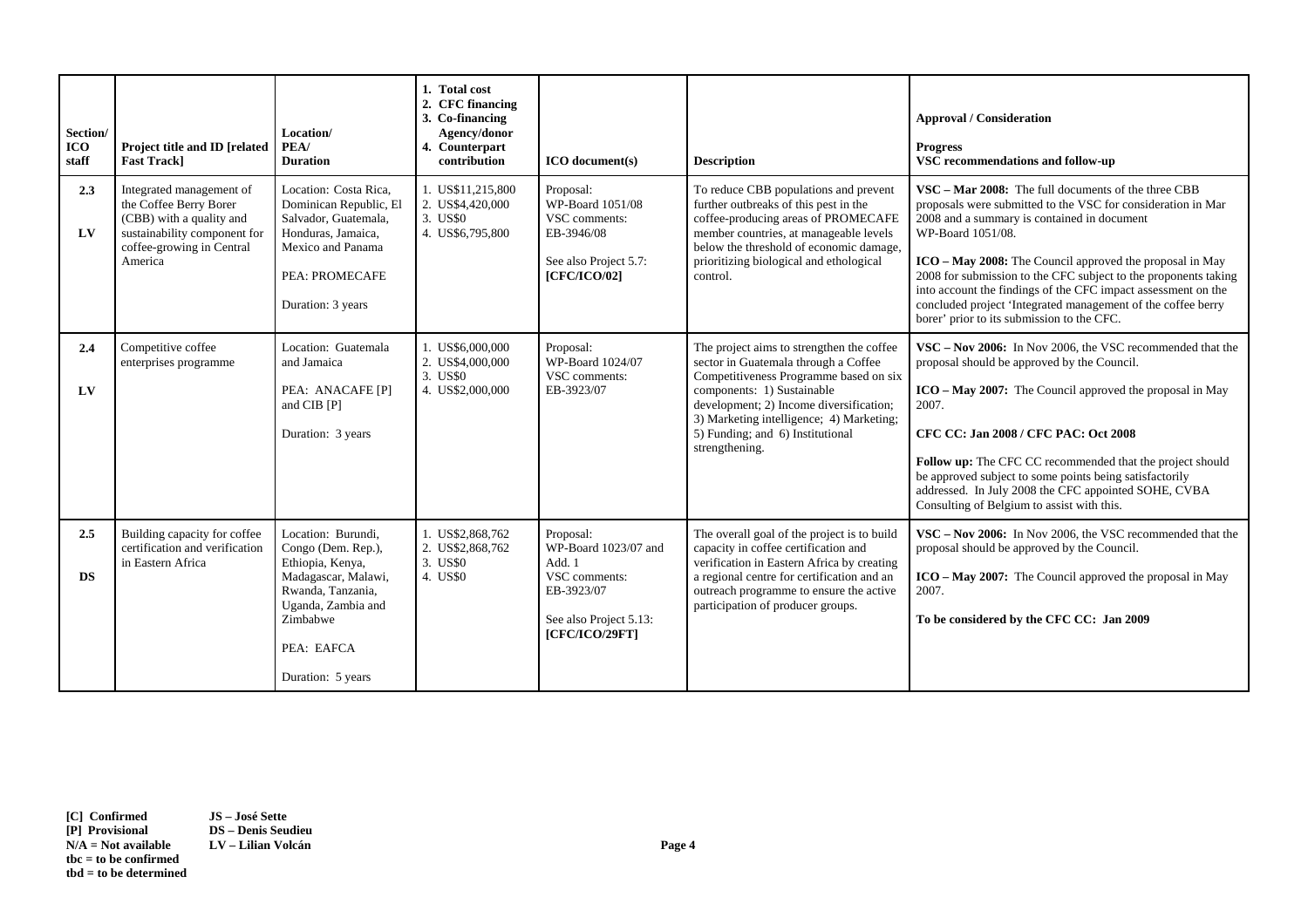| Section/<br>ICO<br>staff | Project title and ID [related<br><b>Fast Track]</b>                                                                                              | Location/<br>PEA/<br><b>Duration</b>                                                                                         | 1. Total cost<br>2. CFC financing<br>3. Co-financing<br>Agency/donor<br>4. Counterpart<br>contribution | <b>ICO</b> document(s)                                                                                    | <b>Description</b>                                                                                                                                                                                                                                                                                                                                    | <b>Approval / Consideration</b><br><b>Progress</b><br>VSC recommendations and follow-up                                                                                                                                                                                                                                                                                                                                                                                                                                                                                                                                                                                                                                                           |  |  |  |  |
|--------------------------|--------------------------------------------------------------------------------------------------------------------------------------------------|------------------------------------------------------------------------------------------------------------------------------|--------------------------------------------------------------------------------------------------------|-----------------------------------------------------------------------------------------------------------|-------------------------------------------------------------------------------------------------------------------------------------------------------------------------------------------------------------------------------------------------------------------------------------------------------------------------------------------------------|---------------------------------------------------------------------------------------------------------------------------------------------------------------------------------------------------------------------------------------------------------------------------------------------------------------------------------------------------------------------------------------------------------------------------------------------------------------------------------------------------------------------------------------------------------------------------------------------------------------------------------------------------------------------------------------------------------------------------------------------------|--|--|--|--|
|                          | <b>SECTION III: PROJECT PROPOSALS REQUIRING REFORMULATION/ALTERNATIVE SOURCES OF FINANCE</b>                                                     |                                                                                                                              |                                                                                                        |                                                                                                           |                                                                                                                                                                                                                                                                                                                                                       |                                                                                                                                                                                                                                                                                                                                                                                                                                                                                                                                                                                                                                                                                                                                                   |  |  |  |  |
| 3.1<br>$L$ V             | International research and<br>development services for the<br>durable genetic control of<br>two destructive diseases<br>affecting Arabica coffee | Location: Worldwide<br>PEA: IICT-CIFC<br>Duration: 5 years                                                                   | 1. US\$2,695,602<br>2. US\$1,566,750<br>3. US\$0<br>4. US\$1,128,852                                   | Proposal:<br>WP-Board 1033/07<br>VSC comments:<br>EB-3935/07                                              | Research into plant-pathogen interactions<br>of two quarantine diseases, coffee leaf<br>rust (CLR) and coffee berry disease<br>(CBD); identification and maintenance of<br>races/isolates of the pathogens and of<br>critical coffee germplasm; pre-breeding<br>for resistance; training of research<br>personnel from coffee producing<br>countries. | $VSC - Aug 2007$ : The proposal was considered for the first<br>time by the Committee in Aug 2007. The VSC recommended<br>that the proposal should be revised.<br>Follow-up: In Sep 2007, the Executive Board noted that some<br>VSC members considered this proposal suitable for submitting to<br>the EC for financing.<br>The proponents are exploring ways of securing EC financing for<br>this project.                                                                                                                                                                                                                                                                                                                                      |  |  |  |  |
| 3.2<br>LV                | Enhancing use of coffee<br>germplasm - an African<br>perspective<br><b>CFC/ICO/23</b>                                                            | Location: Sub-Saharan<br>African countries<br>PEA: IPGRI [P]<br>(new name: Bioversity<br>International)<br>Duration: 5 years | 1. US\$10,929,505<br>2. US\$8,566,425<br>3. US\$0<br>4. US\$2,363,080                                  | Proposal:<br>WP-Board 880/00 Rev. 1<br>WP-Board 894/01<br>WP-Board 1036/07<br>VSC comments:<br>EB-3935/07 | This project will enhance the use of<br>coffee germplasm present both in the<br>wild and in existing collections in sub-<br>Saharan Africa through improved<br>breeding and conservation strategies and<br>methods.                                                                                                                                   | ICO - May 2001: The reformulation of this proposal taking<br>into account CFC CC suggestions will be further discussed with<br>Member countries and specialized agencies.<br>Follow-up: The ICO is exploring technical assistance from the<br>FAO, ICGN, Bioversity International (ex-IPGRI) and IACO to<br>reformulate this proposal and merge it with the project<br>'Renovation of CATIE's international coffee collection'<br>(document WP-Board 1036/07) submitted by the CATIE and<br>approved by the Council in Sep 2007.                                                                                                                                                                                                                  |  |  |  |  |
| 3.3<br>$L$ V             | Improvement and<br>diversification of coffee<br>production of smallholders in<br>Central America<br>CFC/ICO/28                                   | Location: Cuba,<br>Dominican Republic and<br>Venezuela<br>PEA: IAO [P]<br>Duration: 3 years                                  | 1. US\$7,858,292<br>2. US\$3,789,985<br>3. US\$4,068,308<br>4. US\$0                                   | Proposal:<br>WP-Board 912/02<br>WP-Board 1028/07<br>VSC comments:<br>EB-3931/07                           | The project aims to support the<br>improvement and diversification of<br>coffee production of smallholders as a<br>means of reducing poverty and promoting<br>greater food security in these countries.                                                                                                                                               | ICO - Sep 2002: This project was considered by the CFC CC in<br>Jan and Jul 2003. Oxfam declined the invitation to continue to<br>develop the project. Cuba, the Dominican Republic and<br>Venezuela have reiterated their interest in reformulating the<br>project.<br>Follow-up: The current reformulation of this proposal includes<br>the activities of the project 'Coffee network: Strengthening the<br>capacities of small coffee producers in the Dominican Republic'<br>(document WP-Board 1028/07), approved by the Council in May<br>2007. The IAO is reformulating the proposal in collaboration<br>with the UCODEP. Synergies will be explored with Oxfam<br>branches in each participating country, and with local<br>institutions. |  |  |  |  |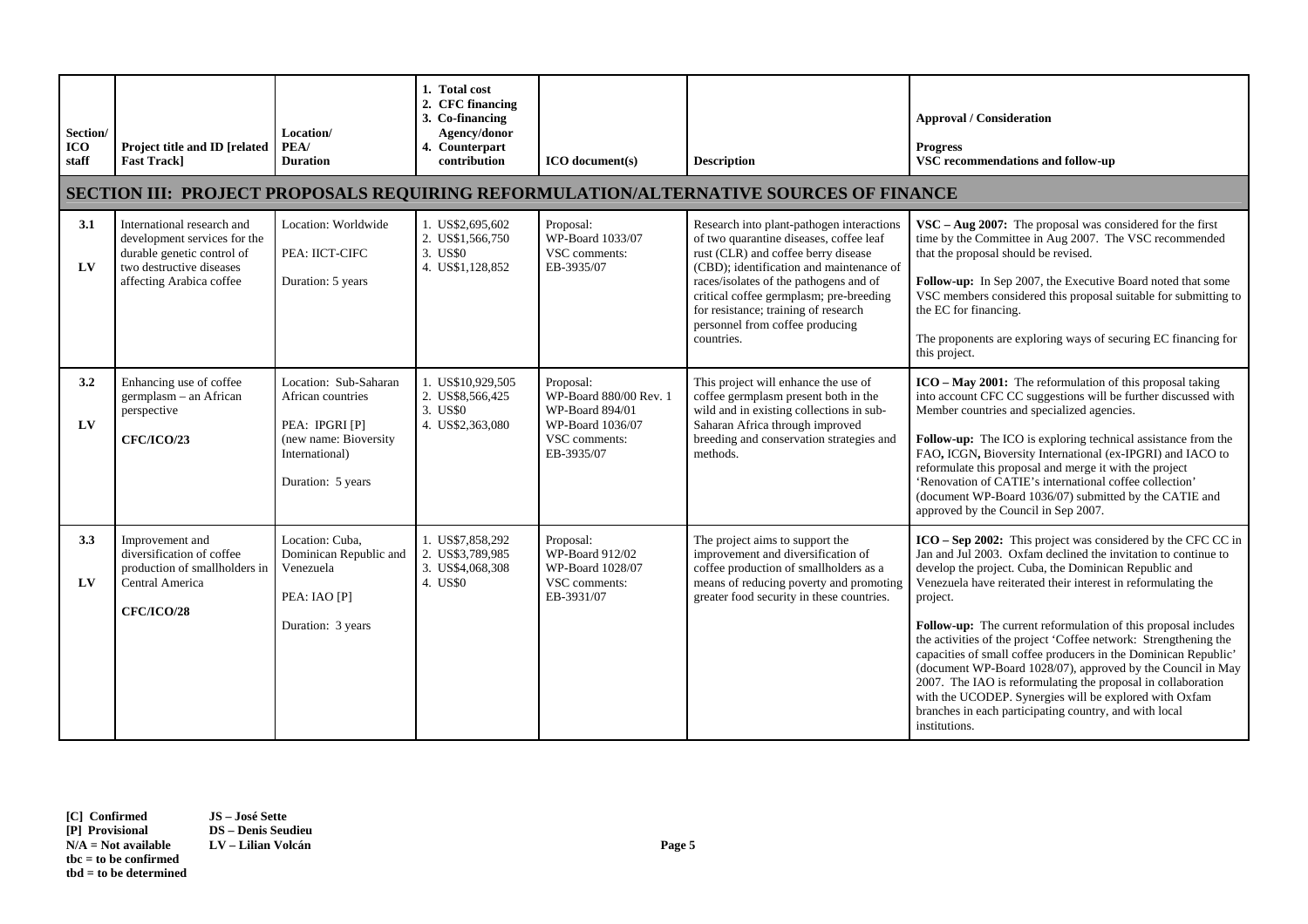| Section/<br><b>ICO</b><br>staff                                               | Project title and ID [related<br><b>Fast Trackl</b>                               | Location/<br>PEA/<br><b>Duration</b>                                                            | 1. Total cost<br>2. CFC financing<br>3. Co-financing<br>Agency/donor<br>4. Counterpart<br>contribution | <b>ICO</b> document(s)                                                                    | <b>Description</b>                                                                                                                                                                                                             | <b>Approval / Consideration</b><br><b>Progress</b><br>VSC recommendations and follow-up                                                                                                                                                                                                                                                                                                                                                                                                                       |  |
|-------------------------------------------------------------------------------|-----------------------------------------------------------------------------------|-------------------------------------------------------------------------------------------------|--------------------------------------------------------------------------------------------------------|-------------------------------------------------------------------------------------------|--------------------------------------------------------------------------------------------------------------------------------------------------------------------------------------------------------------------------------|---------------------------------------------------------------------------------------------------------------------------------------------------------------------------------------------------------------------------------------------------------------------------------------------------------------------------------------------------------------------------------------------------------------------------------------------------------------------------------------------------------------|--|
| 3.4<br><b>JS</b>                                                              | Cost-benefit analysis of<br>sustainability practices in the<br>coffee sector      | Location: Worldwide<br>PEA: IISD<br>Duration: 1 year                                            | 1. US\$3,462,122<br>2. US\$2,000,000<br>3. US\$927.122<br>4. US\$535,000                               | Proposal:<br>WP-Board 970/05<br>and Rev. 1<br>VSC comments:<br>EB-3894/05<br>EB-3906/06   | This proposal outlines activities for<br>conducting benchmarking and<br>preliminary 'sustainability' cost-benefit<br>analysis of the main sustainability<br>standards systems implemented within<br>the coffee sector.         | $VSC - Apr$ , Aug, Nov 2005: The proposal should be<br>reformulated. A pilot phase is preferred.<br>$ICO - May 2006$<br><b>CFC PAC – Jun 2006:</b> The CFC PAC decided not to submit<br>this project for consideration by the CFC CC.<br>Follow-up: The project is being partially tested in five countries<br>(Costa Rica, Honduras, Kenya, Nicaragua and Peru) with<br>financial support from USAID and the Government of Belgium.<br>The SCP Steering Committee will report to the Council in Sep<br>2008. |  |
| SECTION IV: PROJECTS APPROVED BY THE CFC - UNDER IMPLEMENTATION/TO BE STARTED |                                                                                   |                                                                                                 |                                                                                                        |                                                                                           |                                                                                                                                                                                                                                |                                                                                                                                                                                                                                                                                                                                                                                                                                                                                                               |  |
|                                                                               |                                                                                   |                                                                                                 |                                                                                                        |                                                                                           |                                                                                                                                                                                                                                |                                                                                                                                                                                                                                                                                                                                                                                                                                                                                                               |  |
| 4.1<br><b>DS</b>                                                              | Coffee price risk<br>management in Eastern and<br>Southern Africa<br>CFC/ICO/21FA | Location: Ethiopia,<br>Kenya, Tanzania,<br>Uganda and Zimbabwe<br>PEA: tbd<br>Duration: 3 years | 1. US\$2,529,142<br>2. US\$1,829,142<br>3. US\$0<br>4. US\$700,000                                     | Proposal:<br>WP-Board 884/00 and<br>EB-3765/00<br>See also Project 5.8:<br>[CFC/ICO/21FT] | The project will provide a suitable and<br>sustainable price risk management<br>scheme to reduce the exposure of coffee<br>farmers to fluctuations in world market<br>prices and secure better incomes from<br>coffee growing. | ICO: Sep 2000 (in principle)<br>CFC CC: Jan 2001 / CFC EB: Apr 2001<br>Follow-up: As the World Bank is no longer prepared to act as<br>PEA, the ICO requested the CFC to transfer the project budget to<br>support the risk management component of the "Pilot short- and<br>medium-term finance to small-scale coffee farmers in Kenya"<br>(see 4.4). The CFC is considering this request.                                                                                                                   |  |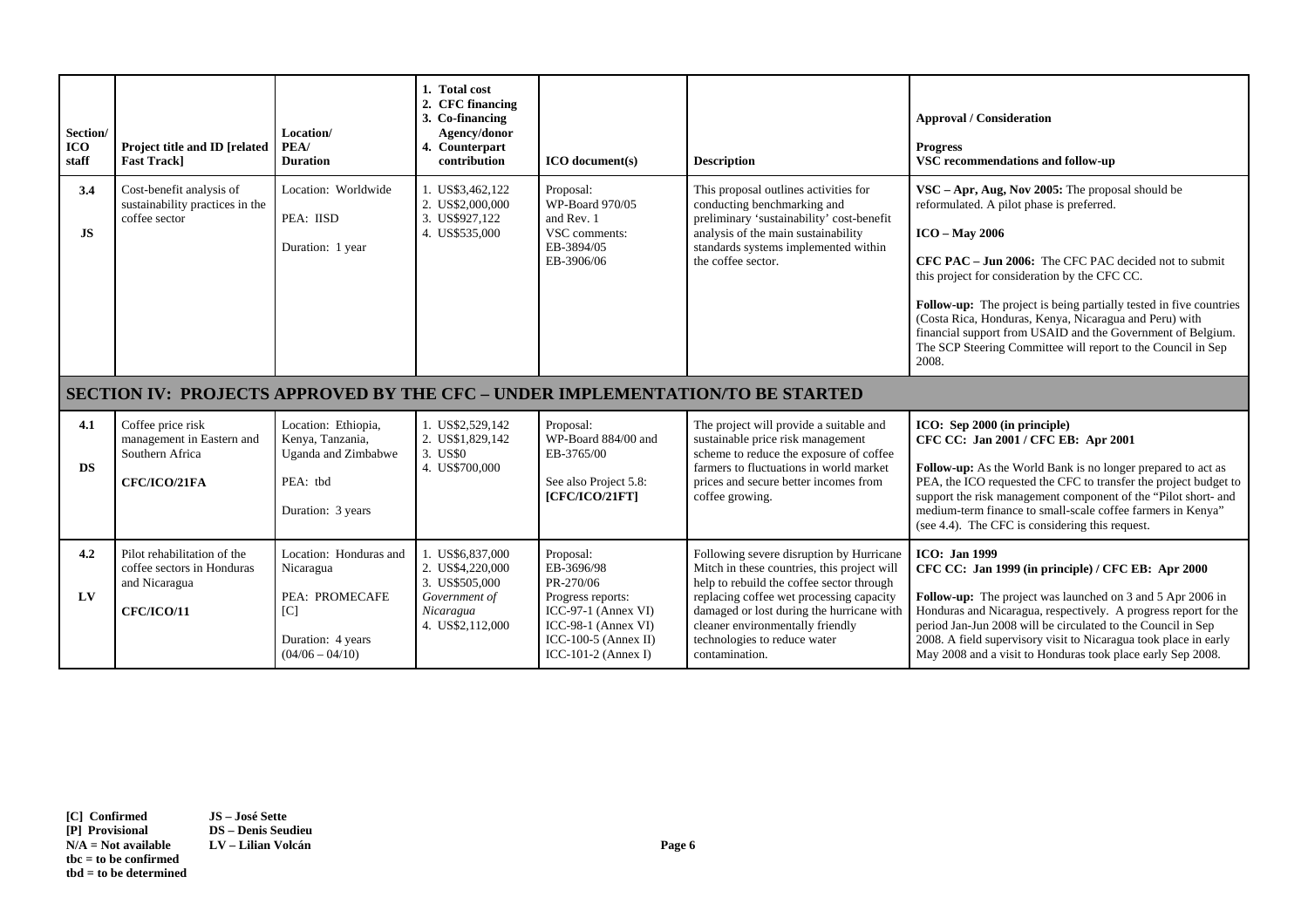| Section/<br><b>ICO</b><br>staff | Project title and ID [related<br><b>Fast Trackl</b>                                                                             | Location/<br>PEA/<br><b>Duration</b>                                                                                                                                     | 1. Total cost<br>2. CFC financing<br>3. Co-financing<br>Agency/donor<br>4. Counterpart<br>contribution | $ICO$ document(s)                                                                                                                                                                                       | <b>Description</b>                                                                                                                                                                                                                                                | <b>Approval / Consideration</b><br><b>Progress</b><br>VSC recommendations and follow-up                                                                                                                                                                                                                                                                                                                                                                                                                                                                                                                                                                                                                                                                                                                                                                                         |
|---------------------------------|---------------------------------------------------------------------------------------------------------------------------------|--------------------------------------------------------------------------------------------------------------------------------------------------------------------------|--------------------------------------------------------------------------------------------------------|---------------------------------------------------------------------------------------------------------------------------------------------------------------------------------------------------------|-------------------------------------------------------------------------------------------------------------------------------------------------------------------------------------------------------------------------------------------------------------------|---------------------------------------------------------------------------------------------------------------------------------------------------------------------------------------------------------------------------------------------------------------------------------------------------------------------------------------------------------------------------------------------------------------------------------------------------------------------------------------------------------------------------------------------------------------------------------------------------------------------------------------------------------------------------------------------------------------------------------------------------------------------------------------------------------------------------------------------------------------------------------|
| 4.3<br>LVI<br><b>DS</b>         | Pilot rehabilitation of<br>neglected coffee plantations<br>into small family production<br>units in Angola<br><b>CFC/ICO/15</b> | Location: Angola<br>PEA: INCA and CTA [C]<br>Duration: 3 years<br>$(05/06 - 05/09)$                                                                                      | 1. US\$8,530,000<br>2. US\$4,750,000<br>3. US\$2,980,000<br>Government of<br>Angola<br>4. US\$800,000  | Proposal:<br>EB-3734/99<br>Summary report of<br>mission: ICC-94-9<br>Progress reports:<br>ICC-96-1<br>$ICC-97-1$ (Annex VII)<br>$ICC-98-1$ (Annex VII)<br>ICC-100-5 (Annex III)<br>ICC-101-2 (Annex II) | The project will rehabilitate neglected<br>State coffee plantations into small family<br>production units, and will assist the<br>settlement of displaced farm families,<br>giving the chance to earn an income from<br>coffee production.                        | <b>ICO</b> : Jan 1999<br>CFC CC: Jul 2000 / CFC EB: Oct 2000<br>Follow-up: The project commenced on 4 May 2006. The CFC<br>loan agreement was signed by the Angolan Government in Feb<br>2007. A supervision mission took place in Jun 2007. Loan<br>disbursements to farmers started in Dec 2007 and a MTE will<br>take place in late 2008. A progress report will be circulated to<br>the Council in Sep 2008.                                                                                                                                                                                                                                                                                                                                                                                                                                                                |
| 4.4<br><b>DS</b>                | Pilot short- and medium-<br>term finance to small-scale<br>coffee farmers in Kenya<br><b>CFC/ICO/20</b>                         | Location: Kenya<br>PEA: UNOPS [C]<br>Duration: Phase 3:<br>$(10/05 - 10/09)$                                                                                             | 1. US\$3,044,900<br>2. US\$1,444,900<br>3. US\$1,000,000<br>Kenyan Government<br>4. US\$600,000        | Proposal:<br>WP-Board 882/00 Rev. 1<br>Progress reports:<br>ICC-97-1 (Annex IX)<br>ICC-98-1 (Annex IX)<br>ICC-101-2 (Annex III)<br>See also Project 5.5:<br>[CFC/ICO/20FT]                              | This project will promote access to credit<br>for smallholder coffee farmers. The pilot<br>project is being implemented in Kenya,<br>and other countries involved will benefit<br>from the dissemination of the results.                                          | ICO: May 2000 (in principle)<br>CFC CC: Jul 2001 / CFC EB: Oct 2001 (for Kenya only)<br>Follow-up: This project is being implemented in three phases.<br>Phases I and II have been completed. A meeting took place in<br>Oct 2005 to launch phase III which consists of loan provisions to<br>farmers. A project supervision mission took place in Aug 2007<br>which recommended that the budget for the project 'Coffee price<br>risk management in Eastern and Southern Africa' (see 4.1) be<br>transferred and used to mitigate input credit to farmers in Kenya.<br>Pending the disbursement of the CFC loan, the Government of<br>Kenya has made available credit facilities under the project<br>scheme. Loan disbursement has already started and a MTE<br>mission will take place in November 2008. A progress report<br>will be circulated to the Council in Sep 2008. |
| 4.5<br>LV                       | Diversification of production<br>in marginal areas in the State<br>of Veracruz, Mexico<br><b>CFC/ICO/32</b>                     | Location: Mexico<br>PEA: Fundación de la<br>Universidad Veracruzana<br>$A.C.$ [C]<br>Duration: 2 years<br>$(03/06 - 03/08 -$<br>extension of 18 months<br>was requested) | 1. US\$4,467,871<br>2. US\$2,552,400<br>3. US\$1,118,158<br>4. US\$797,313                             | Proposal:<br>WP-Board 948/04<br>PR-269/06<br>Progress reports: ICC-97-1<br>(Annex VIII)<br>ICC-98-1 (Annex VIII)<br>ICC-100-5 (Annex IV)<br>ICC-101-2 (Annex IV)                                        | This project will provide alternative<br>production and development options to<br>coffee growers in marginal areas<br>suffering from the crisis caused by low<br>prices and hence develop a viable<br>diversification model for mild Arabica<br>coffee producers. | <b>ICO: May 2004</b><br>CFC CC: Jan 2005 / CFC EB: Apr 2005<br>Follow-up: The project was launched on 27 Mar 2006 in<br>Xalapa, Veracruz, Mexico. A field supervisory visit took place<br>in early May 2008 finding valuable results from the project<br>implementation. A progress report will be circulated to the<br>Council in Sep 2008. The CFC is considering the request made<br>by the PEA to extend the project for another 18 months with no<br>financial implications for the Fund.                                                                                                                                                                                                                                                                                                                                                                                  |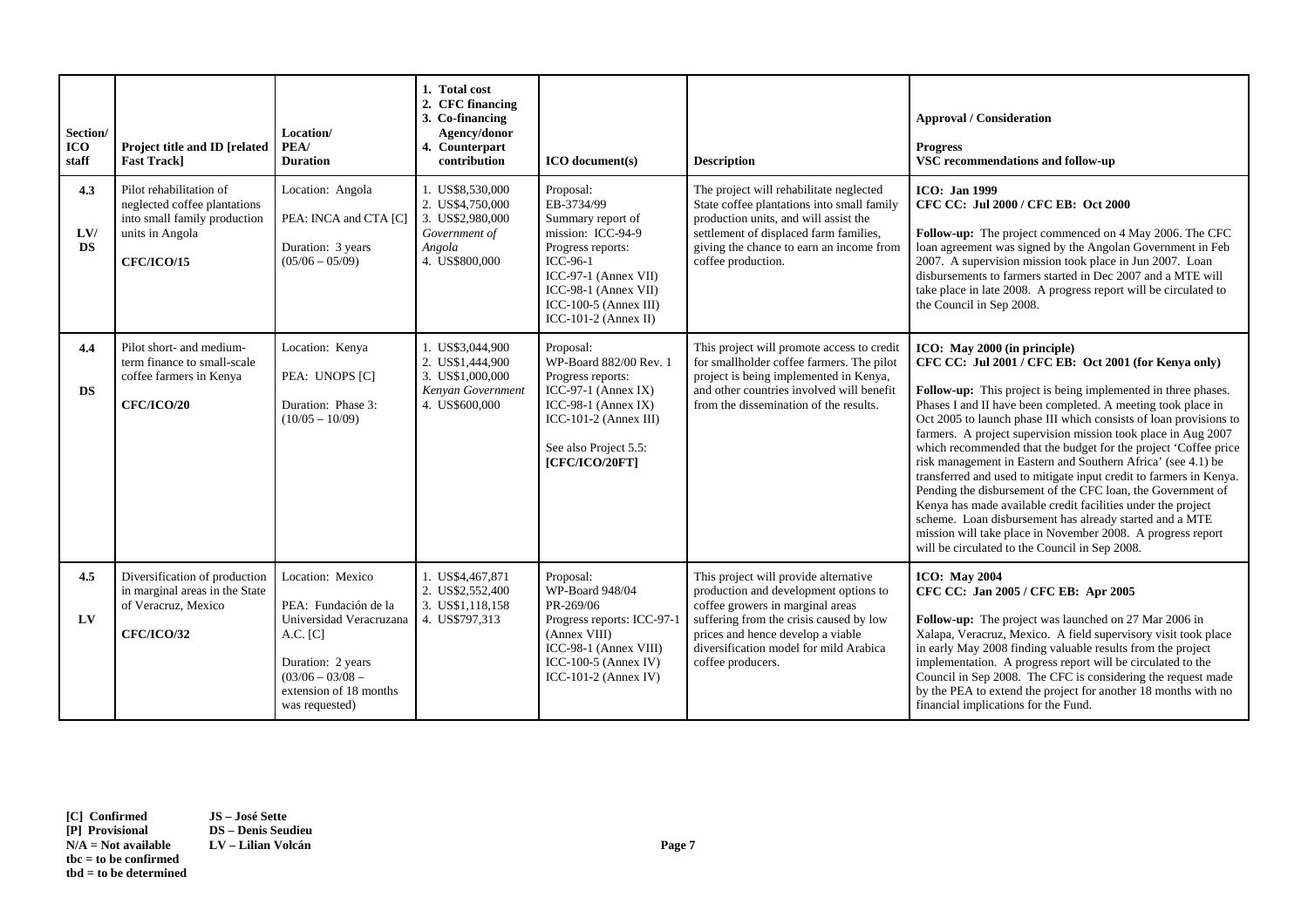| Section/<br><b>ICO</b><br>staff | Project title and ID [related<br><b>Fast Track]</b>                                                                                                 | Location/<br>PEA/<br><b>Duration</b>                                                                                                                | 1. Total cost<br>2. CFC financing<br>3. Co-financing<br>Agency/donor<br>4. Counterpart<br>contribution   | <b>ICO</b> document(s)                                                                                                                                                                                        | <b>Description</b>                                                                                                                                                                                                                                                                                                                                        | <b>Approval / Consideration</b><br><b>Progress</b><br>VSC recommendations and follow-up                                                                                                                                                                                                                                                                                                                                                                                                          |
|---------------------------------|-----------------------------------------------------------------------------------------------------------------------------------------------------|-----------------------------------------------------------------------------------------------------------------------------------------------------|----------------------------------------------------------------------------------------------------------|---------------------------------------------------------------------------------------------------------------------------------------------------------------------------------------------------------------|-----------------------------------------------------------------------------------------------------------------------------------------------------------------------------------------------------------------------------------------------------------------------------------------------------------------------------------------------------------|--------------------------------------------------------------------------------------------------------------------------------------------------------------------------------------------------------------------------------------------------------------------------------------------------------------------------------------------------------------------------------------------------------------------------------------------------------------------------------------------------|
| 4.6<br>$L$ V                    | Reconversion of small coffee<br>farms into self-sustainable<br>agricultural family units in<br>Ecuador<br><b>CFC/ICO/31</b>                         | Location: Ecuador<br>PEA: COFENAC [C]<br>Duration: 4 years<br>$(09/07 - 09/11)$                                                                     | 1. US\$3,198,635<br>2. US\$1,117,640<br>3. US\$858,165<br><b>COFENAC &amp; USAID</b><br>4. US\$1,222,830 | Proposal:<br>WP-Board 917/02;<br>WP-Board 918/02:<br>WP-Board 959/04<br>Progress reports:<br>ICC-100-5 (Annex VI)<br>ICC-101-2 (Annex V)                                                                      | To alleviate the poverty of coffee-<br>growing families through the<br>introduction, in coffee farms, of new<br>profitable agricultural activities that<br>guarantee higher income levels, greater<br>food security and preservation of natural<br>resources. The results of the project will<br>also be disseminated to Cuba, Guatemala<br>and Honduras. | ICO: Sep 2004 (formal)<br>CFC CC: Jul 2005 / CFC EB: Oct 2005<br>Follow-up: The CFC EB approved the project in Oct 2005 and<br>it was launched in Manta, Ecuador, on 15 Sep 2007. A progress<br>report will be circulated to the Council in Sep 2008. A field visit<br>to supervise the project took place in early Sep 2008.                                                                                                                                                                    |
| 4.7<br>LV                       | Enhancing the potential of<br>gourmet coffee production in<br>Central American countries<br><b>CFC/ICO/39</b>                                       | Location: Costa Rica.<br>Guatemala, Honduras<br>and Nicaragua<br>PEA: IAO/MAE -<br>Florence – Italy $[C]$<br>Duration: 2 years<br>$(09/07 - 09/09)$ | 1. US\$1,874,146<br>2. US\$617,560<br>3. US\$1,256,586<br>Government of Italy<br>4. US\$0                | Proposal:<br>WP-Board 980/05<br>and Rev. 1<br>VSC comments:<br>EB-3894/05<br>EB-3906/06<br>Progress reports:<br>ICC-100-5 (Annex V)<br>ICC-101-2 (Annex VI)                                                   | This pilot project will enable four<br>participating coffee-producing countries<br>to implement a strategy to develop<br>sustainable gourmet quality coffee<br>accompanied by tourism strategies.                                                                                                                                                         | VSC: Aug and Nov 2005<br><b>ICO: May 2006</b><br>CFC PAC: Oct 2006 / CFC CC: Jan 2007 /<br><b>CFC EB:</b> Apr 2007<br>Follow-up: The CFC EB approved the project in Apr 2007 and<br>it was launched in Guatemala City, Guatemala, on 6 Sep 2007.<br>A progress report will be circulated to the Council in Sep 2008.<br>A field visit to supervise the project will take place in late 2008.                                                                                                     |
| 4.8<br><b>DS</b>                | Developing the potential of<br>Gourmet Robusta coffee in<br>Gabon and Togo<br><b>CFC/ICO/42</b>                                                     | Location: Gabon and<br>Togo<br>PEA: CABI [C]<br>Duration: 2 years<br>$(11/07 - 11/09)$                                                              | 1. US\$2,468,944<br>2. US\$1,842,488<br>3. US\$0<br>4. US\$626,456                                       | Proposal:<br>WP-Board 968/05<br>Verbal report:<br>VSC comments (see<br>document EB-3891/05,<br>paragraph 33)<br>Progress report:<br>ICC-101-2 (Annex VII)                                                     | The main aim of the project is to enable<br>participating Robusta producing countries<br>to implement solid strategies for<br>increasing the value and improving the<br>marketing of Gourmet coffee in order to<br>benefit from much higher prices.                                                                                                       | VSC: Apr 2005 / ICO: May 2005<br>CFC: PPF: Jun 2006 / CFC PAC: Oct 2006 /<br>CFC CC: Jan 2007 / CFC EB: Apr 2007<br><b>Follow-up:</b> The project was approved by the CFC EB in Apr<br>2007. Following the withdrawal of CIRAD as the PEA, CABI<br>has been appointed. Activities have started following the launch<br>of the project in Gabon on 16 Nov 2007 and in Togo in Jan 2008.<br>A progress report will be circulated to the Council in Sep 2008.<br>A MTE will take place in Nov 2008. |
| 4.9<br>DS/<br>LV                | Increasing the resilience of<br>coffee production to Leaf<br>Rust and other diseases in<br>India and four African<br>countries<br><b>CFC/ICO/40</b> | Location: India, Kenya,<br>Rwanda, Uganda and<br>Zimbabwe<br>PEA: CABI [C]<br>Duration: 5 years<br>$(04/08 - 03/13)$                                | 1. US\$4,014,313<br>2. US\$2,918,720<br><b>OPEC</b> Fund:<br>US\$500,000<br>3. US\$0<br>4. US\$1,095,593 | Proposal:<br>WP-Board 979/05 and<br>Rev. 1; VSC comments:<br>EB-3894/05; EB-3906/06;<br>EB-3913/06<br>WP-Board 990/06<br>(response of Coffee Board<br>of India)<br>Progress report:<br>ICC-101-2 (Annex VIII) | The project is focused on research and<br>development to enhance the genetic<br>endowments of Arabica coffee in the<br>context of disease resistance Coffee Leaf<br>Rust (CLR) and Anthracnose.                                                                                                                                                           | VSC: Aug and Nov 2005 / Apr 2006<br><b>ICO: May 2006</b><br>CFC PAC: Oct 06 / CFC CC: Jul 2007 / CFC EB: Oct 2007<br>Follow-up: The CFC EB approved this proposal in Oct 2007<br>and the project was launched in Apr 2008. An annual work plan<br>and budget workshop will take place in Dec 2008 in Nairobi. A<br>progress report will be circulated to the Council in Sep 2008.                                                                                                                |

**[C] Confirmed JS – José Sette [P] Provisional DS – Denis Seudieu tbc = to be confirmed tbd = to be determined**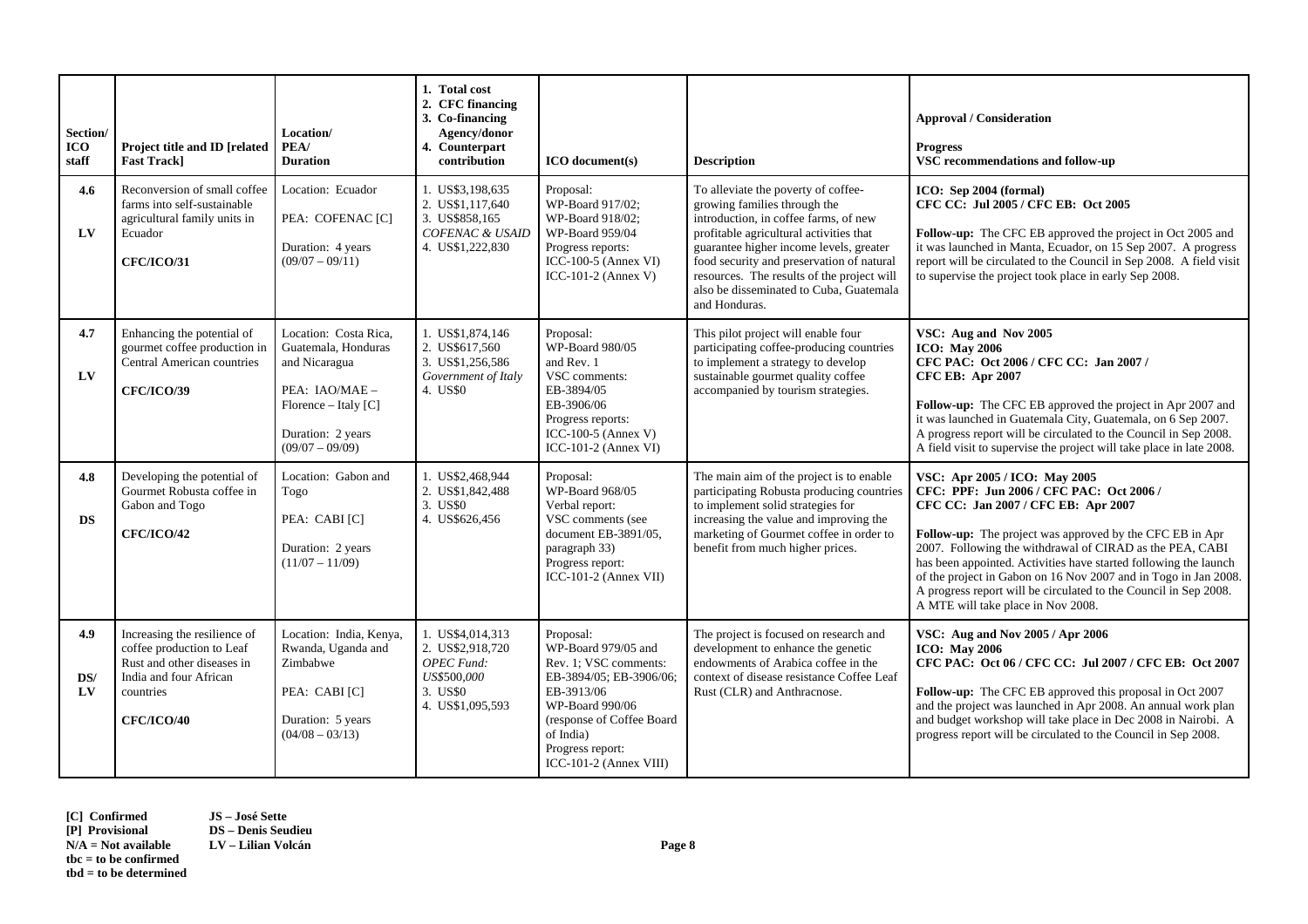| Section/<br><b>ICO</b><br>staff<br>4.10 | Project title and ID [related<br><b>Fast Track]</b><br>Access to finance for the<br>development of | Location/<br>PEA/<br><b>Duration</b><br>Location: Burundi and<br>Côte d'Ivoire                        | 1. Total cost<br>2. CFC financing<br>3. Co-financing<br>Agency/donor<br>4. Counterpart<br>contribution<br>1. US\$3,006,570<br>2. US\$2,478,210 | <b>ICO</b> document(s)<br>Proposal:<br>WP-Board 916/02                                                                                                                                                   | <b>Description</b><br>Development and implementation of a<br>sustainable credit programme for                                                                                                                                                                                                                                            | <b>Approval / Consideration</b><br><b>Progress</b><br>VSC recommendations and follow-up<br><b>ICO:</b> May 2003<br>CFC PPF: Jun 2006 / CFC PAC: Oct 2006                                                                                                                                                                                                                                                                                                                                                                                                                                                     |
|-----------------------------------------|----------------------------------------------------------------------------------------------------|-------------------------------------------------------------------------------------------------------|------------------------------------------------------------------------------------------------------------------------------------------------|----------------------------------------------------------------------------------------------------------------------------------------------------------------------------------------------------------|------------------------------------------------------------------------------------------------------------------------------------------------------------------------------------------------------------------------------------------------------------------------------------------------------------------------------------------|--------------------------------------------------------------------------------------------------------------------------------------------------------------------------------------------------------------------------------------------------------------------------------------------------------------------------------------------------------------------------------------------------------------------------------------------------------------------------------------------------------------------------------------------------------------------------------------------------------------|
| <b>DS</b>                               | diversification crops in<br>coffee producing areas<br><b>CFC/ICO/30</b>                            | PEA: FGCCC (Côte<br>d'Ivoire), OCIBU<br>(Burundi) [C]<br>Duration: 4 years<br>$(03/08 - 02/12)$       | 3. US\$0<br>4. US\$528,360                                                                                                                     | WP-Board 937/03<br>WP-Board 961/04<br>Progress report:<br>ICC-101-2 (Annex IX)                                                                                                                           | diversification in coffee-producing areas.                                                                                                                                                                                                                                                                                               | CFC CC: Jan and Jul 2007 / CFC EB: Oct 2007<br>Follow-up: The CFC approved a request for PPF in Jun 2006<br>and appointed a consultant who visited Côte d'Ivoire and<br>Burundi in Jul 2006 to prepare the project proposal. The CFC<br>EB subsequently approved this proposal in Oct 2007. Legal<br>documents were signed in Jan 2008 and the project was launched<br>in Burundi and Côte d'Ivoire respectively in Mar and Apr 2008.<br>Project implementation has started and a MTE will take place in<br>Feb 2009. A progress report will be circulated to the Council in<br>Sep 2008.                    |
| 4.11<br><b>DS</b>                       | Enhancing competitiveness<br>of the African coffee sector<br>CFC/ICO/43/FT                         | <b>Location: IACO Member</b><br>countries<br>PEA: IACO<br>Duration: 1 year                            | 1. US\$283,500<br>2. US\$120,000<br>3. US\$0<br>4. US\$163,500                                                                                 | Proposal:<br>WP-Board 1035/07<br>VSC comments:<br>EB-3935/07                                                                                                                                             | The project aims to revitalise production,<br>quality and trade in smallholder coffees<br>in Africa. By improving quality and trade<br>in smallholder coffees, household income<br>of the resource-poor coffee farmers will<br>improve, thereby contributing to poverty<br>alleviation amongst the coffee-dependent<br>rural population. | $VSC - Aug 2007$ : The proposal was considered for the first<br>time by the Committee in Aug 2007. The VSC was split on<br>deciding whether to recommend the proposal for approval or<br>rejection.<br>$ICO - Sep$ 2007: In Sep 2007, the Council approved this<br>proposal for submission to the CFC for fast-track financing.<br>CFC CC: Jan 2008 / CFC EB Apr 2008<br>The proposal was approved by the CFC EB in Apr 2008. A Fast<br>Track Project Implementation Agreement has been signed by<br>IACO and the CFC. TOR have been prepared to appoint a<br>consultant to develop a full project proposal. |
|                                         | <b>SECTION V: PROJECTS CONCLUDED</b>                                                               |                                                                                                       |                                                                                                                                                |                                                                                                                                                                                                          |                                                                                                                                                                                                                                                                                                                                          |                                                                                                                                                                                                                                                                                                                                                                                                                                                                                                                                                                                                              |
| 5.1<br><b>JS</b>                        | Development of gourmet<br>coffee potential<br><b>CFC/ICO/01</b>                                    | Location: Brazil,<br>Burundi, Ethiopia, Papua<br>New Guinea and Uganda<br>PEA: ITC<br>Concluded: 2000 | 1. US\$1,412,000<br>2. US\$1,018,000<br>3. US\$110,000<br>4. US\$284,000                                                                       | Proposal: EB-3533/95<br>Rev. 3<br>Completion report:<br>ICC-81-2<br>Gourmet coffee project<br>Volume 1 (Summary,<br>marketing and technology,<br>marketing reports) and<br>Volume 2 (country<br>reports) | This project demonstrated the return on<br>investment potential of the gourmet<br>approach, identified new gourmet coffees<br>and assisted countries in marketing them.<br>Technologies developed have been<br>continued by the Cup of Excellence<br>Programme.                                                                          | <b>ICO: May 1995</b><br>CFC CC: Apr 1996 / CFC EB: Jun 1996<br>This project demonstrated that the proactive involvement of<br>country, private sector and civil society representatives, during<br>its implementation, can lead to a successful assumption of<br>responsibility by stakeholders, thereby making the project<br>activities sustainable over time. It generated several activities,<br>such as a section of the Coffee Guide website (Chapter 2: Niche<br>markets) and the Cup of Excellence Programme.                                                                                        |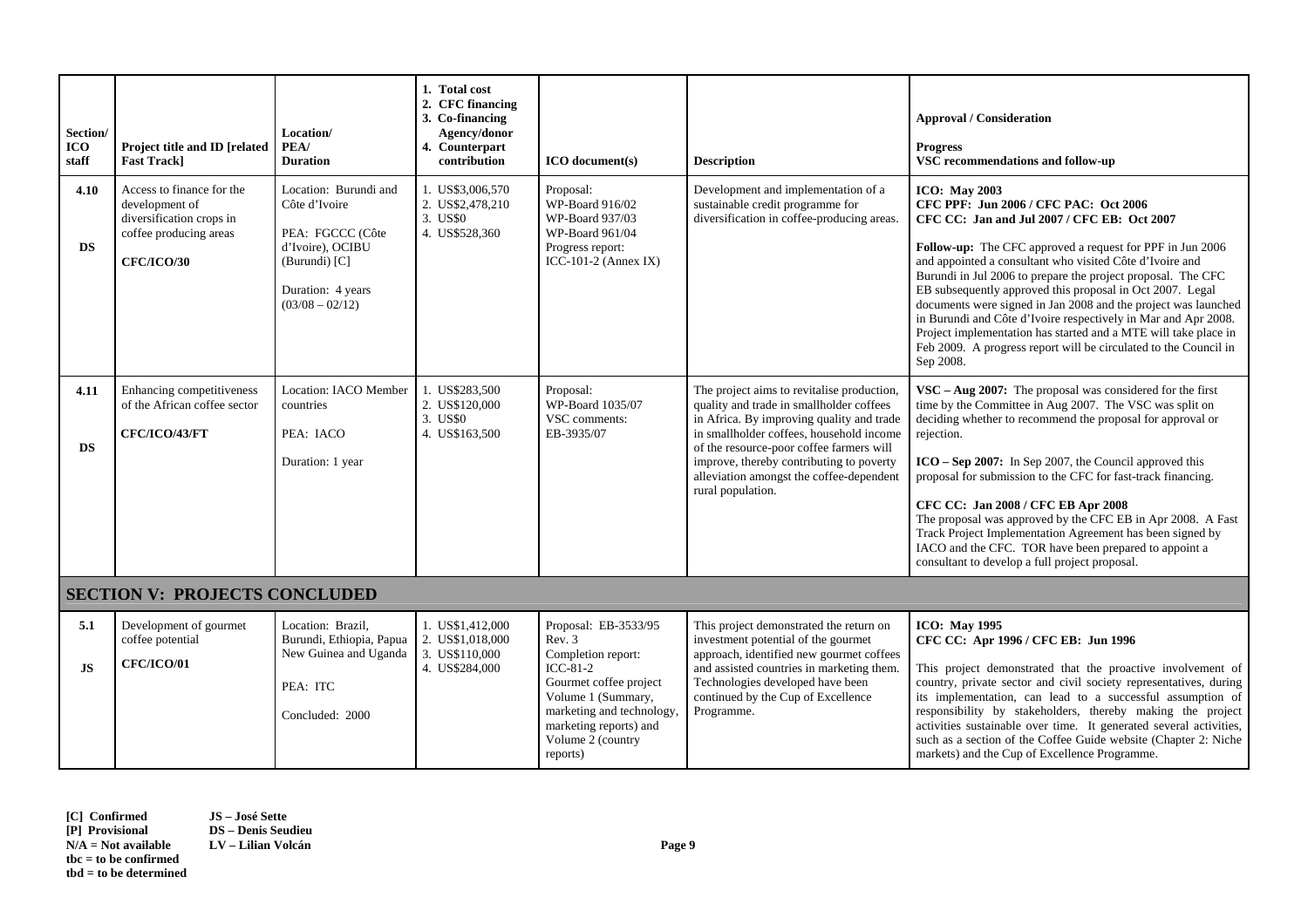| Section/<br><b>ICO</b><br>staff | Project title and ID [related<br><b>Fast Trackl</b>                                                                    | Location/<br>PEA/<br><b>Duration</b>                                                                                                                    | 1. Total cost<br>2. CFC financing<br>3. Co-financing<br>Agency/donor<br>4. Counterpart<br>contribution | <b>ICO</b> document(s)                                                                                                                                                                                                        | <b>Description</b>                                                                                                                                                                                                                                                                                                                                             | <b>Approval / Consideration</b><br><b>Progress</b><br>VSC recommendations and follow-up                                                                                                                                                                                                                                                                                             |
|---------------------------------|------------------------------------------------------------------------------------------------------------------------|---------------------------------------------------------------------------------------------------------------------------------------------------------|--------------------------------------------------------------------------------------------------------|-------------------------------------------------------------------------------------------------------------------------------------------------------------------------------------------------------------------------------|----------------------------------------------------------------------------------------------------------------------------------------------------------------------------------------------------------------------------------------------------------------------------------------------------------------------------------------------------------------|-------------------------------------------------------------------------------------------------------------------------------------------------------------------------------------------------------------------------------------------------------------------------------------------------------------------------------------------------------------------------------------|
| 5.2<br><b>DS</b>                | Study on coffee marketing<br>systems and trading policies<br>in selected coffee producing<br>countries<br>CFC/ICO/04FA | Location: Angola,<br>Cameroon, Congo (Dem.<br>Rep.), Ethiopia, Ghana,<br>Guatemala, India,<br>Madagascar and Togo<br>PEA: World Bank<br>Concluded: 2000 | 1. US\$289,068<br>2. US\$243,868<br>3. US\$0<br>4. US\$45,200                                          | Proposal: EB-3598/96,<br>final study report,<br>ICO/CFC individual<br>country studies for each of<br>the nine participating<br>countries, EB-3752/00<br>(analytical report by<br>consultant),<br>CFC Technical Paper<br>No. 3 | The study evaluated coffee marketing<br>systems and policies and identified<br>factors important for effective marketing,<br>helping to guide developing countries in<br>improving the marketing of their coffee.                                                                                                                                              | <b>ICO: May 1995</b><br>CFC CC: Sep 1996 / CFC EB: Apr 1997<br>Concluded.<br>The results of this project lead to the development by the ICO of<br>a series of coffee country profiles for producing and consuming<br>countries.                                                                                                                                                     |
| 5.3<br><b>DS</b>                | Coffee processing study -<br>Rwanda<br>CFC/ICO/22FT                                                                    | Location: Rwanda<br>PEA: Consultants<br>Concluded: 2000                                                                                                 | 1. US\$68,000<br>2. US\$68,000<br>3. US\$0<br>4. US\$0                                                 | Proposal: EB-3695/98;<br><b>Executive Summary:</b><br>$ICC-81-4$<br>Final report: EB-3757/00;<br>CFC Technical Paper<br>No. 7                                                                                                 | The project's objective was to improve<br>Rwandan coffee production by analysing<br>the main problems associated with<br>Rwandan coffee quality, identifying<br>action to restore quality and<br>competitiveness, and assessing the<br>feasibility of wet processing plant<br>facilities set up by private investors.                                          | <b>ICO</b> : Jan 1999<br>CFC CC: Jan 1999 (in principle) / CFC EB: Oct 1999<br>Concluded. The project CFC/ICO/22 was developed as a result<br>of this study. A paper was published by the CFC (Technical<br>Paper No. 7 – Rehabilitation of the coffee sector: Rwanda.<br>Development of washed processing of coffee within a<br>framework of private investment, Amsterdam, 2001). |
| 5.4<br><b>DS</b>                | Characteristics of the<br>demand for Robusta coffee<br>in Europe<br>CFC/ICO/05FT                                       | Location: Europe<br>PEA: APROMA<br>Concluded: 2001                                                                                                      | 1. US\$29.280<br>2. US\$29,280<br>3. US\$0<br>4. US\$0                                                 | <b>CFC</b> Technical Paper<br>No. 4                                                                                                                                                                                           | Study of the characteristics of the demand<br>for Robusta coffee in the main Eastern<br>and Western European markets.                                                                                                                                                                                                                                          | <b>CFC EB: 1998</b><br>This study was published by the CFC (Technical Paper No. 4 -<br>Characteristics of the demand for Robusta coffee in Europe,<br>Amsterdam, 2001).                                                                                                                                                                                                             |
| 5.5<br><b>DS</b>                | Workshop on structured<br>short- and medium-term<br>finance to small-scale<br>farmers in Africa<br>CFC/ICO/20FT        | Location: Kenya<br>Concluded: 2001                                                                                                                      | 1. US\$30,000<br>2. US\$30,000<br>3. US\$0<br>4. US\$0                                                 | A copy of the workshop<br>proceedings is available<br>on request from the ICO.                                                                                                                                                | A two-day workshop on structured short-<br>and medium-term finance to small-scale<br>farmers in Africa was held in Nairobi,<br>Kenya in Apr 2001 (on the suggestion of<br>the CFC). The workshop discussed major<br>constraints to the provision of agricultural<br>input credit and made recommendations<br>for restructuring and re-launching the<br>sector. | <b>ICO:</b> May 2000<br><b>CFC EB: Oct 2001</b><br>Concluded. The project CFC/ICO/20 has been developed as the<br>result of this workshop.                                                                                                                                                                                                                                          |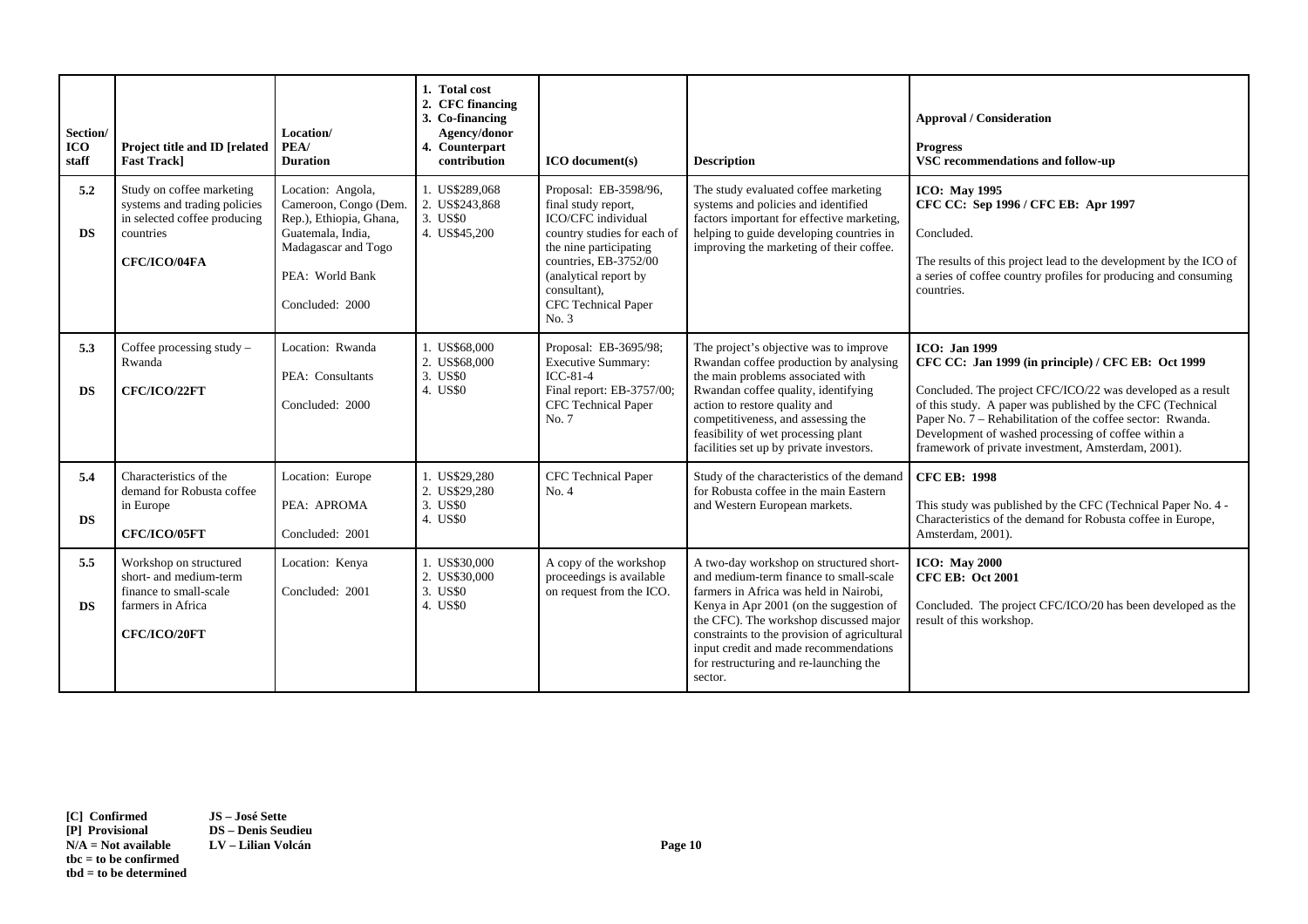| Section/<br><b>ICO</b><br>staff | Project title and ID [related<br><b>Fast Track]</b>                                                                          | Location/<br>PEA/<br><b>Duration</b>                                                                                                        | 1. Total cost<br>2. CFC financing<br>3. Co-financing<br>Agency/donor<br>4. Counterpart<br>contribution                                    | <b>ICO</b> document(s)                                                                                                                                                                                           | <b>Description</b>                                                                                                                                                                                                                                                                                                                                                                                                                                                                               | <b>Approval / Consideration</b><br><b>Progress</b><br>VSC recommendations and follow-up                                                                                                                                                                                                                                                                                                                                                                                                                                                                   |
|---------------------------------|------------------------------------------------------------------------------------------------------------------------------|---------------------------------------------------------------------------------------------------------------------------------------------|-------------------------------------------------------------------------------------------------------------------------------------------|------------------------------------------------------------------------------------------------------------------------------------------------------------------------------------------------------------------|--------------------------------------------------------------------------------------------------------------------------------------------------------------------------------------------------------------------------------------------------------------------------------------------------------------------------------------------------------------------------------------------------------------------------------------------------------------------------------------------------|-----------------------------------------------------------------------------------------------------------------------------------------------------------------------------------------------------------------------------------------------------------------------------------------------------------------------------------------------------------------------------------------------------------------------------------------------------------------------------------------------------------------------------------------------------------|
| 5.6<br>JS                       | Workshop on coffee quality<br>through prevention of mould<br>formation in Ecuador<br>CFC/ICO/25FT                            | Location: Ecuador<br>PEA: FAO<br>Concluded: 2001                                                                                            | 1. US\$65,000<br>2. US\$60,000<br>3. US\$0<br>4. US\$5,000                                                                                | Proposal:<br>WP-Board 892/00 and<br>Rev. 1                                                                                                                                                                       | Programme for the prevention of fungal<br>mould formation affecting coffee quality<br>in Ecuador.                                                                                                                                                                                                                                                                                                                                                                                                | <b>CFC EB: Oct 2001</b><br>This project which was incorporated into the project to enhance<br>coffee quality through prevention of mould formation (reference<br>CFC/ICO/06), has made an important contribution to improving<br>coffee quality in Ecuador.<br>Recently COFENAC, the coffee authority in Ecuador, noted that<br>The project contributed not only to the quality of Ecuadorian<br>coffee but also to the on-going monitoring of the coffee quality<br>in terms of OTA and other mycotoxins'.                                               |
| 5.7<br>JS                       | Integrated management of<br>the coffee berry borer<br><b>CFC/ICO/02</b>                                                      | Location: Colombia,<br>Ecuador, Guatemala,<br>Honduras, India, Jamaica<br>and Mexico<br>PEA: CABI<br>Concluded: 2002                        | 1. US\$5,467,000<br>2. US\$2,968,000<br>3. US\$850,000<br>CIRAD: US\$400,000<br>ODA: US\$250,000<br>USDA: US\$200.000<br>4. US\$1,649,000 | Proposal: EB-3602/96<br>Progress reports:<br>EB-3669/98 &<br>Revs. 1, 2, 3,<br>ICC-81-1, ICC-82-2,<br>$ICC-83-2$<br>ED-1830/02 (final review<br>meeting)<br>ICC-86-5 (Executive<br>Summary 1998-2002);<br>Manual | The coffee berry borer is probably the<br>world's most serious insect pest of coffee<br>and has caused heavy losses costing<br>millions of dollars worldwide. The<br>project promoted sustainable<br>development by introducing an effective<br>integrated pest management system and<br>reducing the use of chemical pest control<br>methods. It was also designed to enhance<br>productivity and competitiveness through<br>producing higher quality coffee and<br>reducing production losses. | <b>ICO: May 1996</b><br>CFC CC: Sep 1996 / CFC EB: Oct 1996<br>Concluded. A final review meeting took place in May 2002.<br>A new project proposal on CBB, submitted by PROMECAFE<br>was approved by the Council in May 2008 (see 2.3). In May<br>2008 the CFC recommended that an impact assessment of an<br>earlier project 'Integrated management of the coffee berry borer',<br>concluded in 2002, should be carried out. The ICO assisted with<br>the preparation of the TOR for the evaluation and preliminary<br>results are expected by Jan 2009. |
| 5.8<br><b>DS</b>                | Coffee price risk<br>management in East Africa<br>CFC/ICO/21FT                                                               | Location: East Africa<br>PEA: Vrije Universiteit<br>Concluded: 2002                                                                         | 1. US\$60,000<br>2. US\$60,000<br>3. US\$0<br>4. US\$0                                                                                    | A copy of this study is<br>available on request from<br>the ICO.                                                                                                                                                 | Coffee price risk management in East<br>Africa: the feasibility of intermediating<br>price risk management to coffee farmers<br>and coffee cooperatives in Ethiopia,<br>Kenya, Tanzania, Uganda and Zimbabwe                                                                                                                                                                                                                                                                                     | <b>CFC EB: Oct 2001</b><br>Concluded. This study was undertaken following the project<br>'Coffee price risk management in Eastern and Southern Africa'<br>(CFC/ICO/21FA).                                                                                                                                                                                                                                                                                                                                                                                 |
| 5.9<br>DS                       | Study of the potential for<br>commodity exchanges and<br>other forms of market places<br>in COMESA countries<br>CFC/ICO/24FT | Location: Burundi,<br>Ethiopia, Kenya,<br>Malawi, Rwanda,<br>Tanzania, Uganda,<br>Zambia and Zimbabwe<br>PEA: Consultant<br>Concluded: 2003 | 1. US\$60,000<br>2. US\$60,000<br>3. US\$0<br>4. US\$0                                                                                    | Proposal:<br>WP-Board 896/01<br>A copy of the study is<br>available on request from<br>the ICO.                                                                                                                  | This study should allow countries in the<br>COMESA region to adopt modern<br>techniques of trading locally, regionally<br>and internationally, to optimise economic<br>benefits to the farmers and countries<br>concerned.                                                                                                                                                                                                                                                                       | <b>CFC EB: Oct 2001</b><br>Concluded. This study was undertaken following the project<br>'Coffee price risk management in Eastern and Southern Africa'<br>(CFC/ICO/21FA).<br>A similar study is being developed for West Africa (see 2.2)                                                                                                                                                                                                                                                                                                                 |

**[C] Confirmed JS – José Sette [P] Provisional DS – Denis Seudieu tbc = to be confirmed tbd = to be determined**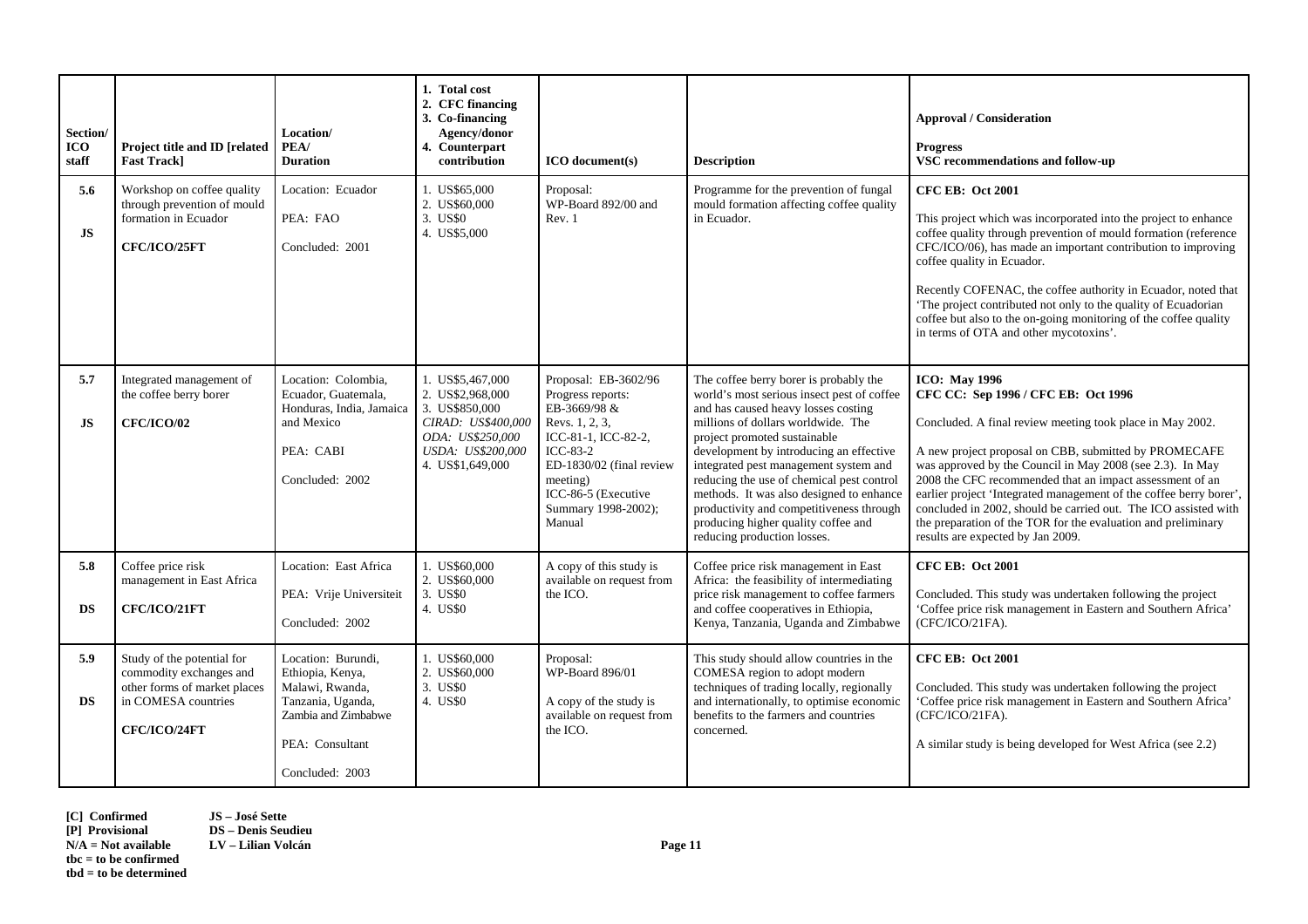| Section/<br><b>ICO</b><br>staff | Project title and ID [related<br><b>Fast Trackl</b>                                                                                            | Location/<br>PEA/<br><b>Duration</b>                                                                                                                  | 1. Total cost<br>2. CFC financing<br>3. Co-financing<br>Agency/donor<br>4. Counterpart<br>contribution                                                                               | <b>ICO</b> document(s)                                                                                                                                                                                                                                                                                                                                                                                                               | <b>Description</b>                                                                                                                                                                                                                                                                                                                  | <b>Approval / Consideration</b><br><b>Progress</b><br>VSC recommendations and follow-up                                                                                                                                                                                                                                                                                                                                                                                                                                                                                                                                                                                                                                   |
|---------------------------------|------------------------------------------------------------------------------------------------------------------------------------------------|-------------------------------------------------------------------------------------------------------------------------------------------------------|--------------------------------------------------------------------------------------------------------------------------------------------------------------------------------------|--------------------------------------------------------------------------------------------------------------------------------------------------------------------------------------------------------------------------------------------------------------------------------------------------------------------------------------------------------------------------------------------------------------------------------------|-------------------------------------------------------------------------------------------------------------------------------------------------------------------------------------------------------------------------------------------------------------------------------------------------------------------------------------|---------------------------------------------------------------------------------------------------------------------------------------------------------------------------------------------------------------------------------------------------------------------------------------------------------------------------------------------------------------------------------------------------------------------------------------------------------------------------------------------------------------------------------------------------------------------------------------------------------------------------------------------------------------------------------------------------------------------------|
| 5.10<br>JS                      | Regional workshop on the<br>coffee crisis in Central<br>America<br>CFC/ICO/26FT                                                                | Location: Guatemala<br>PEA: ANACAFE<br>Concluded: 2003                                                                                                | 1. US\$100,000<br>2. US\$80,000<br>3. US\$20,000<br>4. US\$0                                                                                                                         |                                                                                                                                                                                                                                                                                                                                                                                                                                      | Regional workshop on the coffee crisis.                                                                                                                                                                                                                                                                                             | CFC CC: Jan 2003 / CFC EB: Apr 2003<br>The workshop took place in Sep 2003.                                                                                                                                                                                                                                                                                                                                                                                                                                                                                                                                                                                                                                               |
| 5.11<br>LV                      | Strengthening the<br>commercial, financial,<br>management and business<br>capacity of small coffee<br>producers/exporters<br><b>CFC/ICO/16</b> | Location:<br>Mexico and Nicaragua<br>PEA: Twin Ltd./<br>Twin Trading Ltd.<br>Duration:<br>(10/00-06/05 - extended<br>for 6 months)<br>Concluded: 2005 | 1. US\$5,330,280<br>2. US\$910,193<br>3. US\$3,468,450<br>Tridos Bank:<br>US\$1,250,000<br>Mexican<br>Government:<br>US\$2,025,000<br>Twin Trading:<br>US\$193.450<br>4. US\$951.637 | Proposal:<br>WP-Board 850/98 Rev. 2<br>Progress reports:<br>ICC-88-4, ICC-89-3,<br>ICC-90-1 Rev. 1,<br>ICC-91-4, ICC-93-4,<br>ICC-94-1, ICC-94-8,<br>ICC-95-7 Add. 1<br>Final report:<br>ICC-95-7 (Executive<br>Summary)<br>ICC-96-5 (Executive<br>Summary of the Guide)                                                                                                                                                             | The project's aim was to help small<br>coffee growers to compete in the market<br>and become creditworthy, generating<br>benefits such as employment and greater<br>income for their communities.                                                                                                                                   | <b>ICO</b> : Jan 1999<br>CFC CC: Jul 2000 / CFC EB: Oct 2000<br>The project implementation concluded in Jun 2005. A final<br>report (Executive Summary) was circulated in May 2006. An<br>Executive Summary of the Guide for strengthening the business<br>and export capacity of coffee cooperatives, based on the<br>experiences of this project was circulated in Sep 2006. The final<br>version of the Guide will be circulated to the Council in May<br>2009.                                                                                                                                                                                                                                                        |
| 5.12<br><b>JS</b>               | Enhancement of coffee<br>quality through prevention of<br>mould formation<br><b>CFC/ICO/06</b>                                                 | Location: Worldwide<br>PEA: FAO<br>Duration:<br>$(10/98-09/05 - \text{extended})$<br>for 3 months)<br>Concluded: 2005                                 | 1. US\$5,593,500<br>2. US\$2,526,000<br>3. US\$2,067,000<br>UNDP: US\$1,500,000<br>ISIC: US\$367,000<br>CIRAD: US\$200,000<br>4. US\$1,000,500                                       | Proposal:<br>EB-3620/97 Rev. 1<br>Guidelines: ED-1763/00<br>Rev. 1<br>ED-1988/06<br>Ecuador outline:<br>WP-Board 892/00 and<br>Rev. 1<br>Progress reports:<br>ICC-84-1, ICC-86-1<br>ED-1827/02, ICC-87-2,<br>ICC-88-2, ICC-89-4,<br>ICC-90-3, ICC-91-3,<br>ICC-93-2, ICC-94-7,<br>EB-3903/05<br>Code of practice:<br>PSCB-36/02<br>ED-1968/05 (programme)<br>Executive Summary of<br>study: ED-1992/06 and<br>Final report: ICC-96-4 | The project's aim was to establish and<br>disseminate guidelines for coffee<br>production, harvesting, processing,<br>storage and transport to avoid situations<br>leading to the formation of mould in<br>coffee. The dissemination of its results<br>will improve production of good quality<br>coffee, and thus export earnings. | ICO: Feb 1997 (outline)<br>CFC CC: Jul 1998 / CFC EB: Oct 1998<br>The project was successfully extended to a wide range of<br>countries. A positive mid-term evaluation took place in Mar<br>2003 and a concluding workshop took place in Brazil in Sep<br>2005. The final technical and management report and CD-Rom<br>training tool on good hygiene practices were circulated in Sep<br>2006. The training tool can also be downloaded from the<br>website www.coffee-ota.org.<br>Using the results generated from this project, the ICO has<br>contributed to Codex Alimentarius discussions on OTA, and<br>recently recommended that Codex develop a proposed code of<br>conduct on OTA in cooperation with the FAO. |

**[C] Confirmed JS – José Sette**

**[P] Provisional DS – Denis Seudieu N/A = Not available LV – Lilian Volcán Page 12** 

**tbc = to be confirmed tbd = to be determined**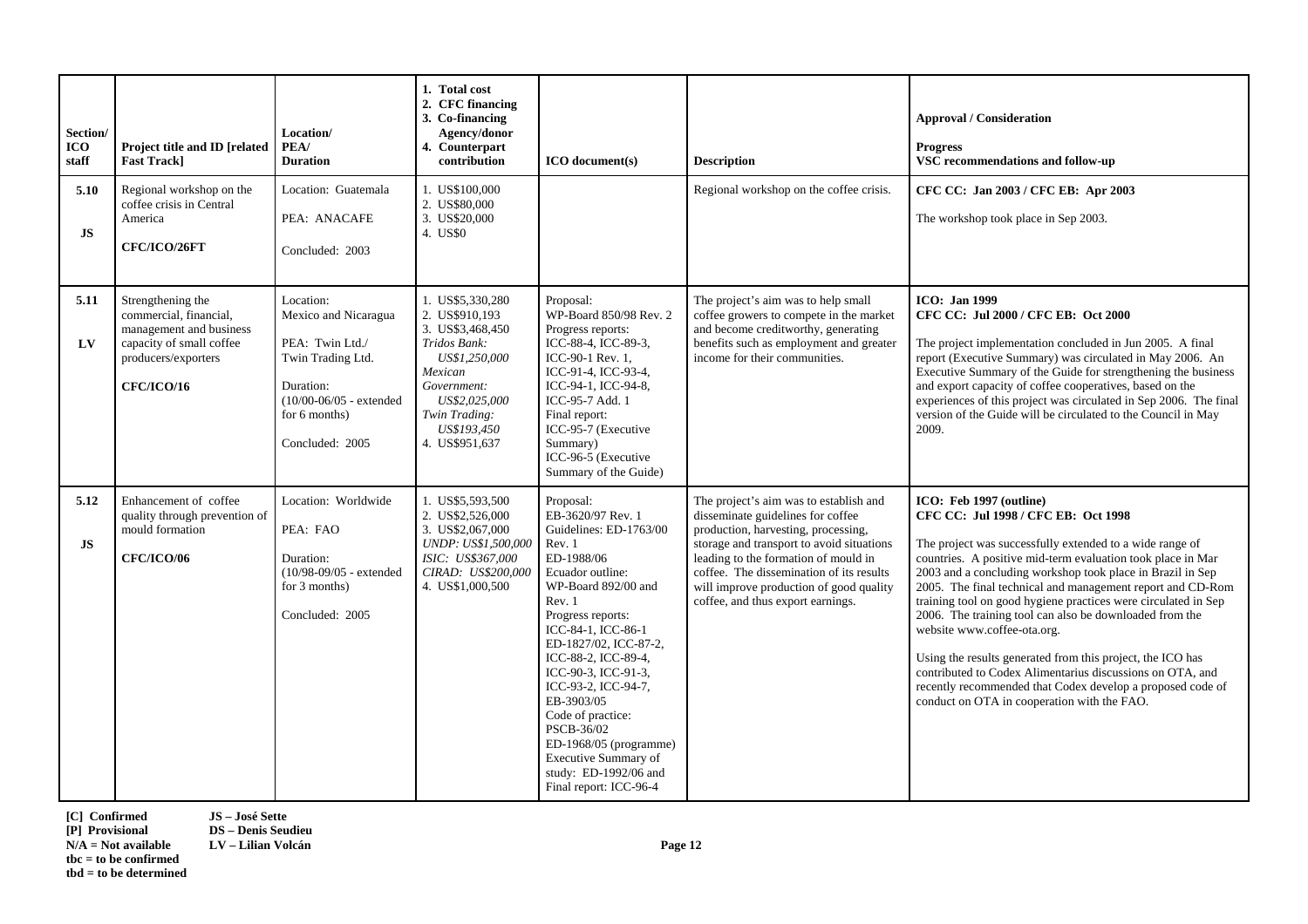| Section/<br><b>ICO</b><br>staff | Project title and ID [related<br><b>Fast Track]</b>                                                                            | Location/<br>PEA/<br><b>Duration</b>                                                                                                                                                                                                                              | 1. Total cost<br>2. CFC financing<br>3. Co-financing<br>Agency/donor<br>4. Counterpart<br>contribution             | $ICO$ document(s)                                                                                                                                                                                                                                                         | <b>Description</b>                                                                                                                                                                                                                                                                                                                                                                                                                                                                                                                                                                             | <b>Approval / Consideration</b><br><b>Progress</b><br>VSC recommendations and follow-up                                                                                                                                                                                                                                                                                                                                                                                                                                                                                                                                                                       |
|---------------------------------|--------------------------------------------------------------------------------------------------------------------------------|-------------------------------------------------------------------------------------------------------------------------------------------------------------------------------------------------------------------------------------------------------------------|--------------------------------------------------------------------------------------------------------------------|---------------------------------------------------------------------------------------------------------------------------------------------------------------------------------------------------------------------------------------------------------------------------|------------------------------------------------------------------------------------------------------------------------------------------------------------------------------------------------------------------------------------------------------------------------------------------------------------------------------------------------------------------------------------------------------------------------------------------------------------------------------------------------------------------------------------------------------------------------------------------------|---------------------------------------------------------------------------------------------------------------------------------------------------------------------------------------------------------------------------------------------------------------------------------------------------------------------------------------------------------------------------------------------------------------------------------------------------------------------------------------------------------------------------------------------------------------------------------------------------------------------------------------------------------------|
| 5.13<br><b>DS</b>               | Sustainable coffee<br>development in Eastern<br>Africa<br>CFC/ICO/29FT                                                         | Location: Eastern Africa<br>PEA: EAFCA<br>consultant<br>Duration: 6 months<br>Concluded: 2005                                                                                                                                                                     | 1. US\$30,000<br>2. US\$30,000<br>3. US\$0<br>4. US\$0                                                             | Proposal:<br>WP-Board 923/03<br>Final Report: ICC-95-1<br>(Executive Summary)                                                                                                                                                                                             | To support sustainable coffee<br>development in Eastern Africa by<br>addressing issues related to coffee<br>certification.                                                                                                                                                                                                                                                                                                                                                                                                                                                                     | <b>ICO: Jan 2003</b><br>CFC CC CFC/MD: Jul 2003<br>Project concluded. A final report was circulated in May 2006.                                                                                                                                                                                                                                                                                                                                                                                                                                                                                                                                              |
| 5.14<br><b>DS</b>               | Worldwide comparative<br>analysis of coffee-growing<br>areas<br>CFC/ICO/10FT                                                   | Location: Colombia,<br>Ecuador, Ethiopia,<br>Guatemala, India,<br>Indonesia, Kenya,<br>Nicaragua, Tanzania and<br>Uganda<br>PEA: Scanagri Denmark<br>A/S and partners (1st<br>phase)<br>NRI $(2nd phase)$<br>Concluded:<br>$1st$ phase: 2004<br>$2nd$ phase: 2006 | 1. US\$120,000<br>2. US\$60,000<br>3. US\$60,000<br>European<br>Commission<br>4. US\$0                             | Proposal:<br>WP-Board 931/03;<br>WP-Board 932/03<br>ICC-91-6 (Executive<br>Summary)<br>Full report of Phase 1 on<br>$CD-Rom$<br>ED-1985/06 and Rev. 1<br>(programme)<br>ICC-95-4 (Executive<br>Summary);<br>ICC-96-3 (Final Executive<br>Summary)<br>CD-Rom (full report) | This study was developed in two phases<br>with the aim of exploring the possibility<br>of carrying out practical diversification<br>programmes within the framework of the<br>fight against poverty in coffee producing<br>areas and promoting rural income growth,<br>taking into account the various<br>constraints of each of the selected<br>countries. The first phase analysed<br>economic factors and conditions for<br>improving competitiveness and<br>diversification in coffee dependent areas,<br>whilst the second phase identified<br>conditions for successful diversification. | <b>ICO:</b> May 2003<br>CFC CC CFC/MD: Jul 2003 / CFC EB: Oct 2003<br>The final report for the first phase was circulated in Sep 2004. A<br>workshop on the potential for diversification in coffee exporting<br>countries was held on 24 May 2006 to discuss the NRI's findings<br>and recommendations. The final report was circulated to the<br>Council in Sep 2006.<br>This project generated a tool to assess costs and profitability by<br>examining the distribution of value through the coffee marketing<br>chain, subsequently used by the IISD to develop a 'cost-benefit<br>analysis of sustainability practices in the coffee sector' (see 3.4). |
| 5.15<br>DS/<br>$L$ V            | Integrated white stem borer<br>management in smallholder<br>coffee farms in India,<br>Malawi and Zimbabwe<br><b>CFC/ICO/18</b> | Location: India,<br>Malawi and Zimbabwe<br>PEA: CABI Bioscience<br>Duration: 4 years<br>$(06/02 - 06/06, with two)$<br>extensions of six<br>months)<br>Concluded: 2007                                                                                            | 1. US\$3,103,778<br>2. US\$2,262,316<br>3. US\$122,744<br>DFID: US\$76,170<br>Others: US\$46,574<br>4. US\$718,718 | Proposal:<br>WP-Board 878/00 &<br>EB-3766/00<br>Progress reports:<br>ICC-88-3, ICC-89-2,<br>ICC-90-2 Rev. 1,<br>ICC-91-2, ICC-93-1<br>MTE: ICC-94-2,<br>$ICC-97-1 (Annex III)$<br>$ICC-98-1 (Annex III)$<br>Final report:<br>ICC-100-2 (Summary)                          | The aim of this pilot project was to<br>expand research and development of IPM<br>measures for combating white stem borer<br>and reduce use of chemical pesticides.                                                                                                                                                                                                                                                                                                                                                                                                                            | ICO: Sep 2000 (formal)<br>CFC CC: Jul 2001 / CFC EB: Oct 2001<br>A dissemination workshop took place in India in Jun 2007. A<br>progress report was circulated to the Council in Sep 2007 and a<br>summary of the final report was circulated in May 2008.<br>The main results obtained include: In India, the adoption of<br>practices such as two tiers of shade, the development of<br>pheromones and regular tracing were suitable for the integrated<br>management of the white stem borer. In Africa, biological<br>control through the development of natural enemies appears to<br>be preferred due to the high cost of chemical methods.             |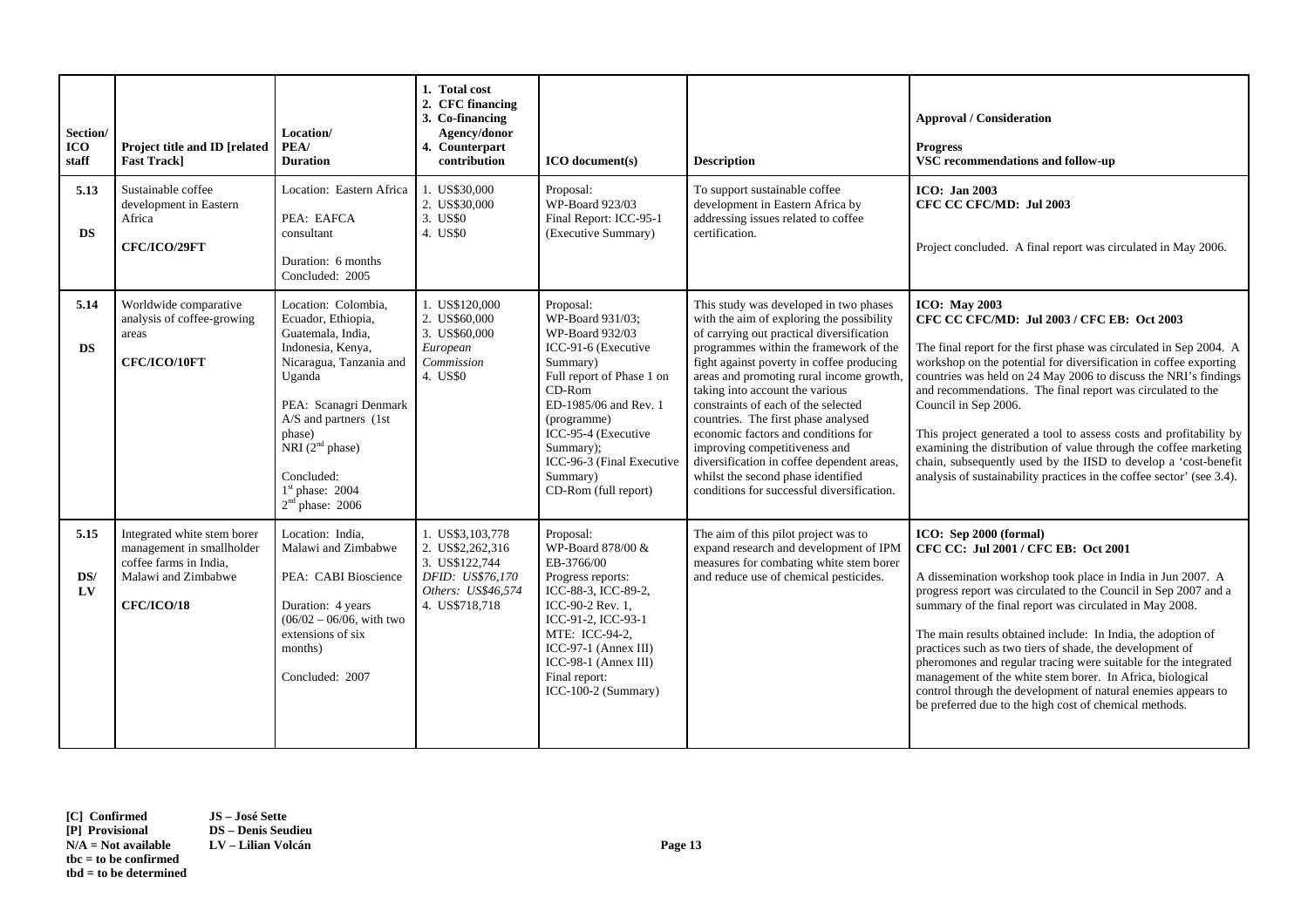| Section/<br><b>ICO</b><br>staff | Project title and ID [related]<br><b>Fast Trackl</b>                                                                                              | Location/<br>PEA/<br><b>Duration</b>                                                                                                                                                                                                                      | 1. Total cost<br>2. CFC financing<br>3. Co-financing<br>Agency/donor<br>4. Counterpart<br>contribution                                                         | <b>ICO</b> document(s)                                                                                                                                                                                                                                 | <b>Description</b>                                                                                                                                                                                                                                                                                                                                                                                                            | <b>Approval / Consideration</b><br><b>Progress</b><br>VSC recommendations and follow-up                                                                                                                                                                                                                                                                                                   |
|---------------------------------|---------------------------------------------------------------------------------------------------------------------------------------------------|-----------------------------------------------------------------------------------------------------------------------------------------------------------------------------------------------------------------------------------------------------------|----------------------------------------------------------------------------------------------------------------------------------------------------------------|--------------------------------------------------------------------------------------------------------------------------------------------------------------------------------------------------------------------------------------------------------|-------------------------------------------------------------------------------------------------------------------------------------------------------------------------------------------------------------------------------------------------------------------------------------------------------------------------------------------------------------------------------------------------------------------------------|-------------------------------------------------------------------------------------------------------------------------------------------------------------------------------------------------------------------------------------------------------------------------------------------------------------------------------------------------------------------------------------------|
| 5.16<br>DS                      | Coffee market development<br>and trade promotion in<br>Eastern and Southern Africa<br>CFC/ICO/03FA                                                | Location: Tanzania,<br>Uganda and Zimbabwe<br>PEA: UNOPS [C]<br>NRI Consultant<br>Duration: 6 years:<br>$(10/00 - 09/06 -$<br>extended for 12 months<br>until 09/07)<br>Concluded: 2007                                                                   | 1. US\$9,101,301<br>2. US\$5,012,053<br>3. US\$2,540,141<br>Int. banks:<br>US\$1,736,891<br>Local banks:<br>US\$787.500<br>ICO: US\$15,750<br>4. US\$1,549,107 | Proposal: EB-3604/96 &<br>Add.1<br>Progress reports:<br>ICC-86-3, ICC-95-2,<br>ICC-97-1 (Annex I)<br>ICC-98-1 (Annex I)<br>Final report:<br>ICC-100-1 (Summary)<br>CD-Rom                                                                              | The project will develop and test coffee<br>marketing systems that will respond to<br>producer and trade needs, and strengthen<br>public and private institutions to operate<br>the systems. It will promote improved<br>access to the international market and<br>introduce measures to minimise exposure<br>to technical and price risks.                                                                                   | <b>ICO: May 1997</b><br>CFC CC: Jul 1997 / CFC EB: Oct 1997<br>A summary of the final report was circulated to the Council in<br>May 2008.                                                                                                                                                                                                                                                |
| 5.17<br><b>DS</b>               | Improving coffee quality in<br>East and Central Africa<br>through enhanced processing<br>practices in Rwanda and<br>Ethiopia<br><b>CFC/ICO/22</b> | Location: Ethiopia and<br>Rwanda<br>PEA: CABI-ARC [C]<br>Duration: 3 years<br>$(10/04 - 10/07)$<br>Concluded: 2008                                                                                                                                        | 1. US\$2,937,029<br>2. US\$2,029,224<br>3. US\$122,195<br>Illycaffè: US\$122,195<br>4. US\$785,610                                                             | Proposal:<br>WP-Board 879/00;<br>WP-Board 893/00;<br>WP-Board 935/03<br>Progress reports:<br>ICC-94-3, ICC-95-5,<br>ICC-96-2,<br>$ICC-97-1$ (Annex IV)<br>$ICC-98-1 (Annex IV)$<br>Final report:<br>ICC-100-4 (Summary)<br>See also:<br>[CFC/ICO/17FT] | The project will improve the production<br>of quality coffees, which command<br>premium prices, through improved<br>methods of primary processing by farmer<br>groups/associations at the village level<br>(enhanced wet [semi-washed] processing<br>or sun-drying methods). This will lead to<br>an increase in income generation, thereby<br>improving the livelihoods of small-scale<br>coffee farmers and their families. | ICO: May 2003 (in principle)<br>CFC CC: Jan 2004 / CFC EB: Apr 2004<br>A final dissemination workshop took place in Feb 2008 during<br>the EAFCA conference in Kampala, Uganda and the summary of<br>the final report was circulated to the Council in May 2008.<br>Two new project proposals to scale up this project are currently<br>under consideration by the ICO (see 1.2 and 1.3). |
| 5.18<br>LVI<br><b>DS</b>        | Improvement of coffee<br>production in Africa by the<br>control of coffee wilt disease<br>(tracheomycosis)<br><b>CFC/ICO/13</b>                   | Location: Cameroon,<br>Congo (Dem. Rep.),<br>Côte d'Ivoire, Ethiopia,<br>Rwanda, Tanzania and<br>Uganda<br>PEA: CABI [C]<br>Duration: 4 years<br>$(02/01 - 12/05,$ extended<br>to 12/06 with second<br>extension to 12/07<br>approved)<br>Concluded: 2008 | 1. US\$8,951,587<br>2. US\$3.516.888<br>3. US\$4,348,779<br>EU: US\$3,212,328<br>Others: US\$1,136,451<br>4. US\$1,085,920                                     | Proposal: EB-3655/97<br>Progress reports:<br>ICC-86-6, ICC-89-1,<br>ICC-93-3, ICC-94-4<br>MTE: ICC-90-5,<br>ICC-91-1.<br>$ICC-97-1$ (Annex II)<br>ICC-98-1 (Annex II)<br>Final report:<br>ICC-100-3 (Summary)                                          | Coffee wilt disease (tracheomycosis)<br>causes widespread losses to small farmers<br>in Africa who are dependent on coffee for<br>their income. The project will implement<br>a regional programme to improve<br>management practices to contain the<br>disease and develop an information and<br>training programme for small producers.                                                                                     | <b>ICO: May 1998</b><br>CFC CC: Jan 1998 / CFC EB: Apr 1998<br>A final workshop took place during the EAFCA conference in<br>Feb 2008 in Kampala, Uganda, and a summary of the final report<br>was circulated to the Council in May 2008.                                                                                                                                                 |

**[C] Confirmed JS – José Sette**

**[P] Provisional DS – Denis Seudieu N/A = Not available LV – Lilian Volcán Page 14** 

**tbc = to be confirmed** 

**tbd = to be determined**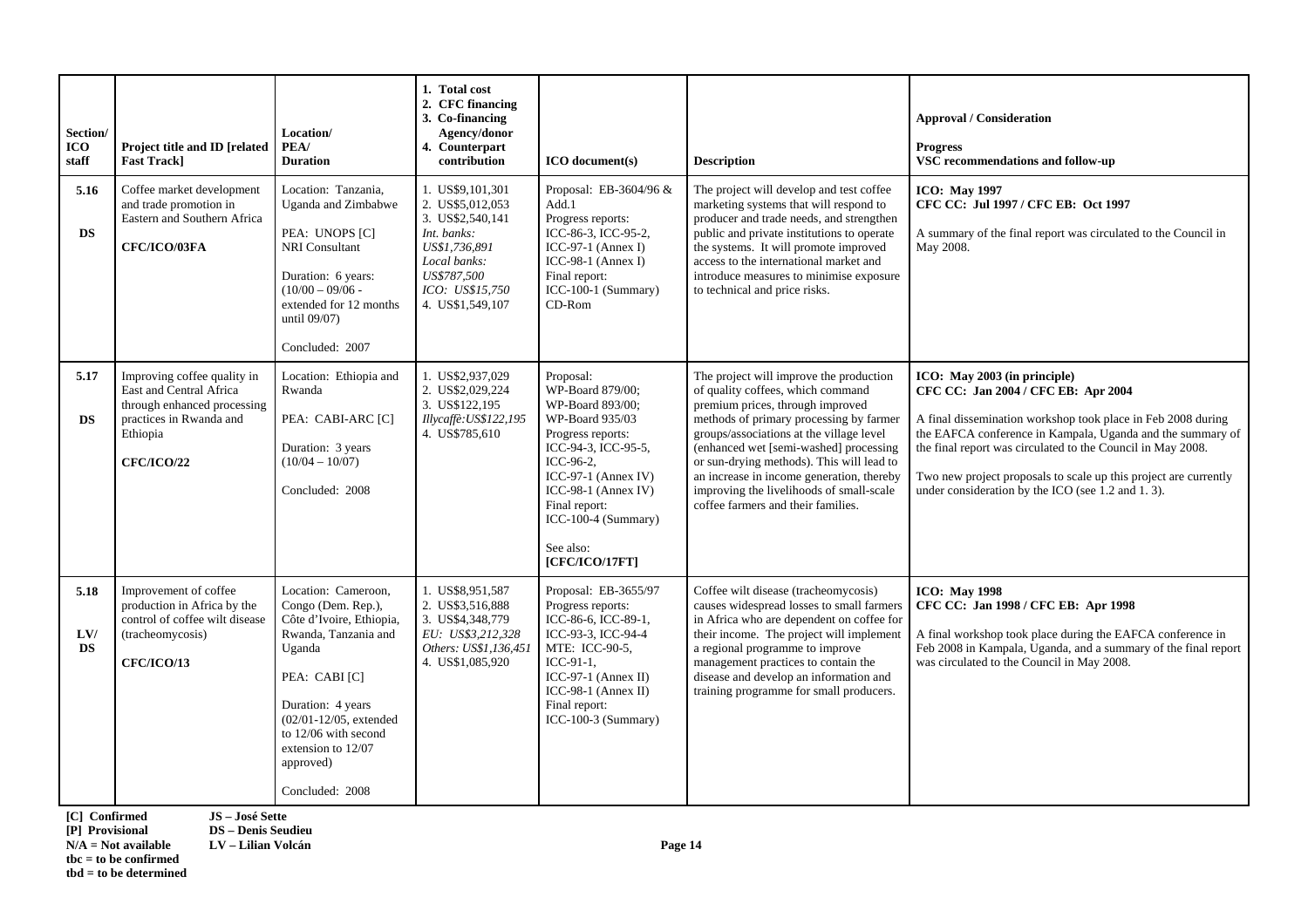| Section/<br>ICO<br>staff | <b>Project title and ID [related   PEA/</b><br><b>Fast Track</b>                                       | Location/<br><b>Duration</b>                                                                                                           | 1. Total cost<br>2. CFC financing<br>3. Co-financing<br>Agency/donor<br>4. Counterpart<br>contribution | <b>ICO</b> document(s)                                                                                                                                              | <b>Description</b>                                                                                                                                                                                    | <b>Approval / Consideration</b><br><b>Progress</b><br>VSC recommendations and follow-up                                                                                                                                                                                                                                                                                                                                                                                                                                                                                                                                                                                                                                                                    |
|--------------------------|--------------------------------------------------------------------------------------------------------|----------------------------------------------------------------------------------------------------------------------------------------|--------------------------------------------------------------------------------------------------------|---------------------------------------------------------------------------------------------------------------------------------------------------------------------|-------------------------------------------------------------------------------------------------------------------------------------------------------------------------------------------------------|------------------------------------------------------------------------------------------------------------------------------------------------------------------------------------------------------------------------------------------------------------------------------------------------------------------------------------------------------------------------------------------------------------------------------------------------------------------------------------------------------------------------------------------------------------------------------------------------------------------------------------------------------------------------------------------------------------------------------------------------------------|
| 5.19<br><b>DS</b>        | Robusta quality and<br>marketing improvement by<br>optimal use of coffee terroirs<br><b>CFC/ICO/05</b> | Location: Côte d'Ivoire<br>PEA: ACRN [C]<br>Duration: 2 years<br>$(06/05 - 06/07$ with an<br>extension to $03/08$ )<br>Concluded: 2008 | 1. US\$942,559<br>2. US\$448,063<br>3. US\$0<br>4. US\$494,496                                         | Proposal:<br>EB-3603/96 Rev. 1<br>Progress reports:<br>ICC-95-6<br>$ICC-97-1 (Annex V)$<br>ICC-98-1 (Annex V)<br>ICC-100-5 (Annex I)<br>See also:<br>[CFC/ICO/05FT] | The project will improve the quality of<br>Robusta coffee cultivation and its<br>profitability, by identifying varieties<br>which are superior in quality, and making<br>optimal use of coffee soils. | <b>ICO: Feb 1997</b><br>CFC CC: Jul 2002 / CFC EB: Oct 2002<br><b>Follow-up:</b> The project was launched in Jun 2005 in Abidjan.<br>An MTE took place in Côte d'Ivoire in Sep 2006 and<br>recommended that the project be extended for a further<br>12 months. A final dissemination workshop took place in<br>Abidian in Aug 2007. The CFC agreed a further extension of 6<br>months until 31 Mar 2008. The Government of Côte d'Ivoire has<br>announced its intention to take over and extend the project to all<br>coffee producing areas. Additional funding from the<br>Government has been provided to complete remaining activities.<br>A verbal report on project results was presented to the Council<br>by the Project Coordinator in May 2008. |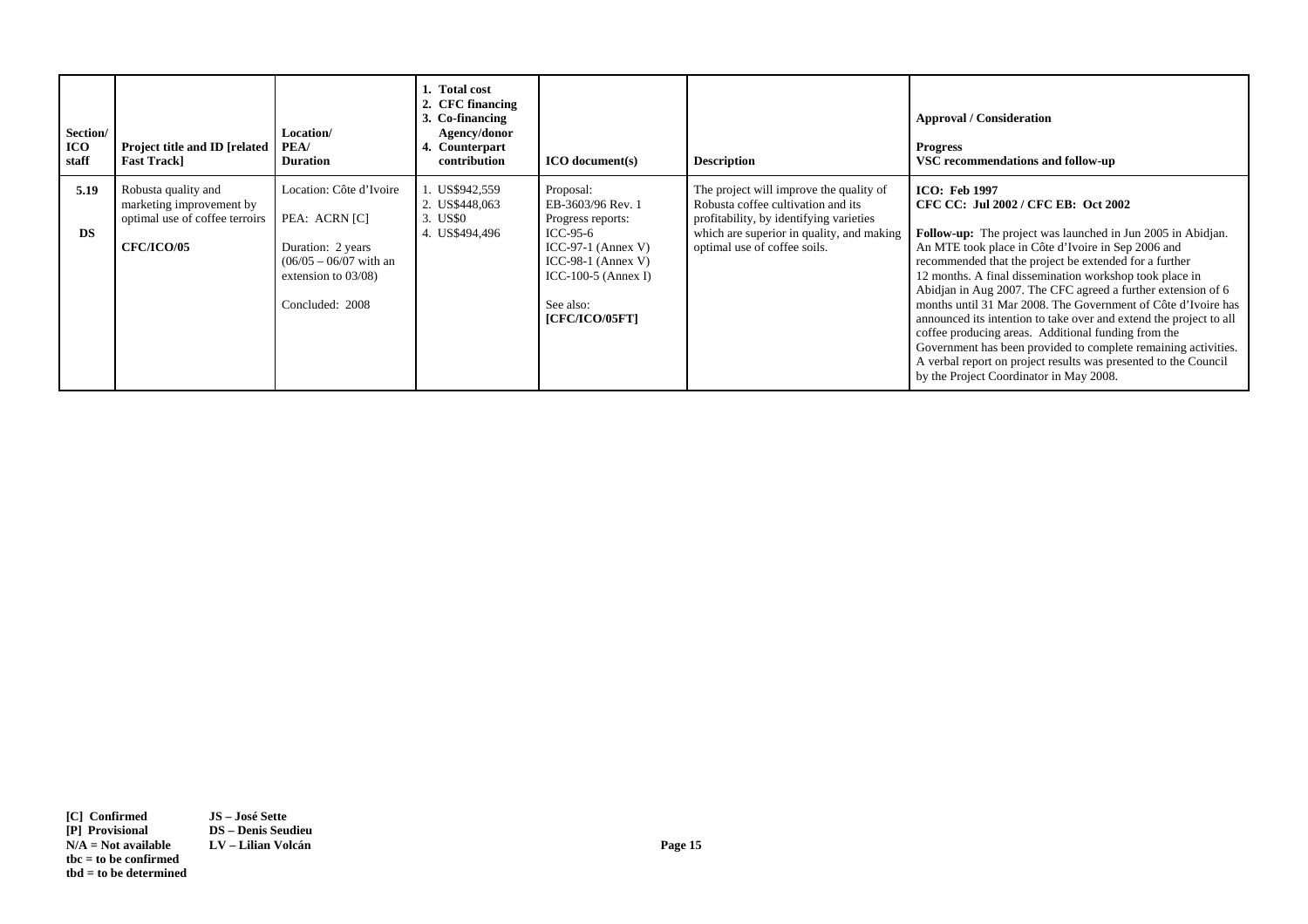## **SCHEDULE FOR PRESENTATION OF PROJECT PROPOSALS COFFEE YEAR 2008/09**

| <b>ICO</b> and CFC meetings                                                                             | <b>Deadlines</b>                                                                                                                                                                                                                                                    |
|---------------------------------------------------------------------------------------------------------|---------------------------------------------------------------------------------------------------------------------------------------------------------------------------------------------------------------------------------------------------------------------|
| $22 - 26$ September 2008<br><b>International Coffee Council and</b><br><b>ICO Executive Board</b>       | 27 June 2008: Deadline for new and revised project proposals,<br>requests for Fast Track (FT) and Project Preparation Facilities<br>(PPF) to be considered by the VSC and subsequently the ICO<br>Executive Board in September 2008                                 |
| $21 - 23$ January 2009*<br><b>ICO</b> Executive Board                                                   | 19 September 2008: Deadline for new and revised project<br>proposals, requests for Fast Track (FT) and Project Preparation<br>Facilities (PPF) to be considered by the VSC and subsequently<br>the ICO Executive Board in January 2009                              |
| <b>CFC Consultative Committee</b><br>meeting in Amsterdam<br>(January 2009)                             | 17 October 2008: Deadline for project proposals to be<br>submitted to the CFC Secretariat                                                                                                                                                                           |
|                                                                                                         | February 2009: Comments of the CFC Consultative Committee<br>to be sent by the ICO to Members which have submitted project<br>proposals                                                                                                                             |
| 23 - 27 March 2009*                                                                                     | 19 December 2008                                                                                                                                                                                                                                                    |
| <b>or</b><br>18 - 22 May 2009*<br><b>International Coffee Council and</b><br><b>ICO Executive Board</b> | <sub>or</sub><br>20 February 2009<br>Deadline for new and revised project proposals, requests for Fast<br>Track (FT) and Project Preparation Facilities (PPF) to be<br>considered by the VSC and subsequently the ICO Executive<br>Board in May 2009                |
| <b>CFC Consultative Committee</b><br>meeting in Amsterdam<br>(July 2009)                                | 17 April 2009: Deadline for project proposals to be submitted<br>to the CFC Secretariat                                                                                                                                                                             |
|                                                                                                         | July 2009: Comments of the CFC Consultative Committee to be<br>sent by the ICO to Members which have submitted project<br>proposals                                                                                                                                 |
| 21 - 25 September 2009<br>International Coffee Council (and<br>ICO Executive Board*)                    | 26 June 2009: Deadline for new and revised project proposals,<br>requests for Fast Track (FT) and Project Preparation Facilities<br>(PPF) to be considered by the VSC and subsequently the ICO<br>Executive Board (or the Projects Committee*) in September<br>2009 |

\*Subject to confirmation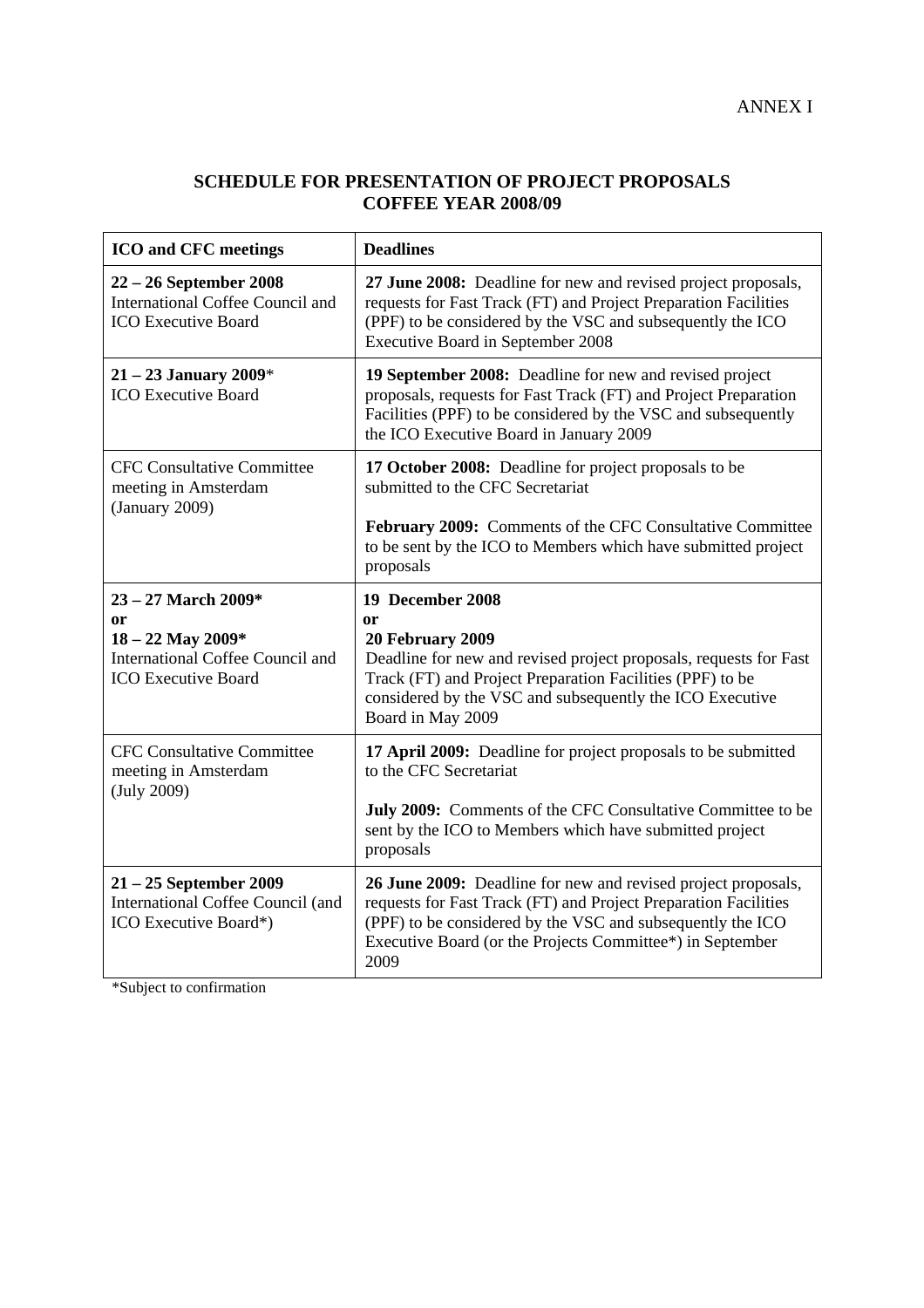# **LIST OF ACRONYMS USED IN THIS DOCUMENT**

| <b>ACRN</b>      | <b>African Coffee Research Network</b>                                  |
|------------------|-------------------------------------------------------------------------|
| <b>AGPS</b>      | Seed and Plant Genetic Resources Service                                |
| <b>ANACAFE</b>   | National Coffee Association (Guatemala)                                 |
| <b>ARCC</b>      | Autorité de régulation du café-cacao                                    |
| <b>CABI</b>      | <b>CAB</b> International                                                |
| <b>CABI-ARC</b>  | CAB International - Africa Regional Centre                              |
| <b>CATIE</b>     | Tropical Agricultural Research and Higher Education Centre              |
| <b>CBB</b>       | Coffee Berry Borer                                                      |
| <b>CBD</b>       | <b>Coffee Berry Disease</b>                                             |
| CD               | <b>Compact Disk</b>                                                     |
| <b>CENICAFE</b>  | <b>National Coffee Research Centre</b>                                  |
| <b>CFC</b>       | <b>Common Fund for Commodities</b>                                      |
| CFC CC           | <b>CFC Consultative Committee</b>                                       |
| <b>CFC EB</b>    | <b>CFC</b> Executive Board                                              |
| <b>CFC MD</b>    | <b>CFC Managing Director</b>                                            |
| CFC PAC          | CFC Project Appraisal Committee                                         |
| <b>CFC PPF</b>   | <b>CFC Project Preparation Facilities</b>                               |
| <b>CIB</b>       | Coffee Industry Board of Jamaica                                        |
| <b>CIRAD</b>     | Centre for International Cooperation in                                 |
|                  | <b>Agronomic Research for Development</b>                               |
| <b>CLR</b>       | <b>Coffee Leaf Rust</b>                                                 |
| <b>CRMG</b>      | <b>Commodity Risk Management Group (World Bank)</b>                     |
| <b>COFENAC</b>   | National Coffee Council (Ecuador)                                       |
| <b>COMESA</b>    | Common Market for Eastern and Southern Africa                           |
| <b>CTA</b>       | <b>Chief Technical Advisor</b>                                          |
| <b>DFID</b>      | Department for International Development (UK)                           |
| <b>EAFCA</b>     | <b>Eastern African Fine Coffees Association</b>                         |
| EB               | <b>Executive Board</b>                                                  |
| EC               | <b>European Community</b>                                               |
| <b>ECFF</b>      | Ethiopian Coffee Forest Forum                                           |
| EU               | European Union                                                          |
| <b>FGCCC</b>     | Fond de garantie des coopératives café cacao                            |
|                  | (Guarantee Fund of Coffee and Cocoa Cooperatives)                       |
| <b>FAO</b>       | Food and Agriculture Organization of the United Nations                 |
| <b>FEDECAFE</b>  | National Federation of Coffee Growers of Colombia                       |
| <b>FRC</b>       | Fonds de régulation café-cacao                                          |
| FT               | Fast Track funding procedures for the CFC                               |
| <b>IACO</b>      | Inter-African Coffee Organisation                                       |
| <b>IAO/MAE</b>   | Istituto Agronomico per l'Oltremare/Ministry of Foreign Affairs (Italy) |
| <b>ICGN</b>      | <b>International Coffee Genome Network</b>                              |
| <b>ICO</b>       | <b>International Coffee Organization</b>                                |
| <b>IICT-CIFC</b> | Tropical Research Institute - Coffee Rust Research Centre               |
| <b>IISD</b>      | International Institute for Sustainable Development [Canada]            |
| <b>INCA</b>      | Instituto Nacional do Café de Angola                                    |
| <b>IPGRI</b>     | <b>International Plant Genetic Resources Institute</b>                  |
|                  | (new name: Bioversity International)                                    |